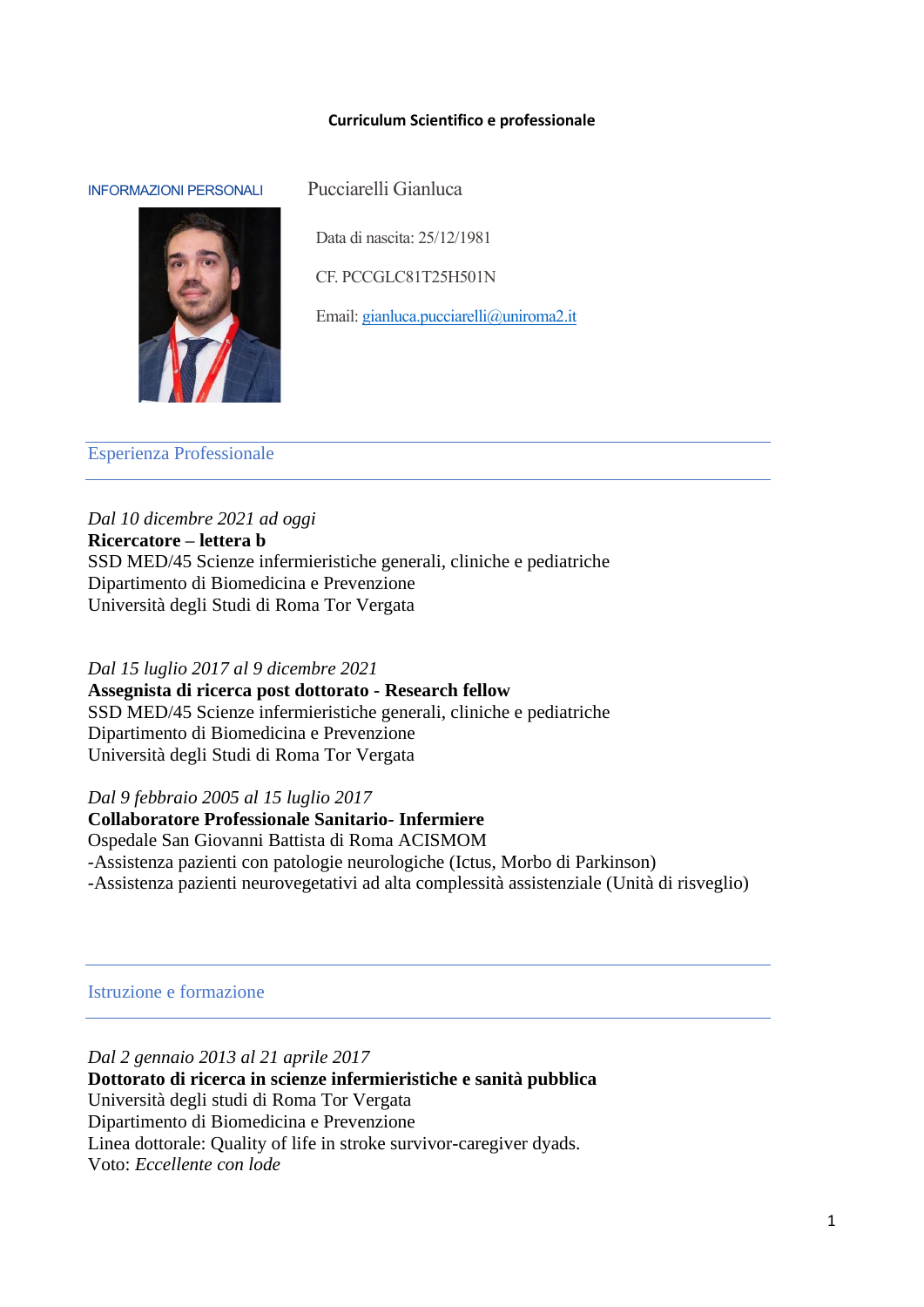*Dal 14 dicembre 2008 al 31 marzo 2011* **Laurea magistrale in scienze infermieristiche ed ostetriche** Università degli Studi di Roma Tor Vergata Voto: *110/110*

*Dal novembre 2000 al 19 dicembre 2004* **Laurea in Infermieristica** Università degli Studi di Roma La Sapienza

Indicatori Bibliometrici

| SCOPUS:         | Articoli nº 43, citazioni nº 336, h-Index 10 |
|-----------------|----------------------------------------------|
| Web Of Science: | Articoli nº 48, citazioni nº 302, h-Index 11 |

Pubblicazioni in extenso

- 1. Ciluffo, S., Bassola, B., Pucciarelli, G., Vellone E., Lusignani, M. (2021). Mutuality in nursing: a conceptual framework on the relationship between patient and nurse. Journal of Advanced Nursing [In press]
- 2. Dellafiore, F., Chung, M.L., Alvaro, R., Zeffiro, V., Vellone, E., Pucciarelli, G. (2021). Influence of mutuality on quality of life in heart failure patient with inadequate self-care and caregiver dyads: an actor-partner interdependence model analysis. European Journal of Cardiovascular Nursing [In press]
- 3. Pucciarelli, G., Lyons, K., Petrizzo, A., Ambrosca, R., Simeone, S., Alvaro, R., Lee, C., Vellone, E. (2021) The protective role of caregiver preparedness on the relationship between depression and quality of life in stroke dyads. STROKE. [Accepted]
- 4. Bartoli, D., Trotta, F., Simeone, S., Pucciarelli, G., Orsi, G.B., Acampora, O., Di Muzio, M., Cappitella, C., Rocco, M. (2021) The lived experiences of family members of COVID-19 patients admitted to intensive care unit: a phenomenological study. Heart & Lung; 50(6): 926-932.
- 5. Botti, S., Simeone, S., Guillari, A., Pucciarelli, G., Serra, N., Gargiulo, G., Polito, F., Esposito, M.R., Rea, T. (2021) Influenza vaccination and healthcare workers, barriers and predisposing factors: a literature review. Acta Biomedica [In Press]
- 6. Arcadi, P., Simonetti, V., Ambrosca, R., Cicolini, G., Simeone, S., Pucciarelli, G., Alvaro, R., Vellone, E., Durante, A. (2021) Nursing during the COVID-19 outbreak: a phenomenological study. Journal of Nursing Management; 29(5): 1111-1119.
- 7. Simeone, S., Vellone, E., Pucciarelli, G., Alvaro, R. (2021) Emergency Percutaneous Coronary intervention and coronary stent implementation: patients' early lived experiences. Nursing in Critical Care [In Press]
- 8. Bolgeo, T., De Maria, M., Ambrosca, R., Vellone, E., Simeone, S., Alvaro, R., Pucciarelli, G. (2021) The association between spirituality, anxiety and depression in stroke survivor-caregiver dyads: an actor partner interdependence model. Journal of Cardiovascular Nursing [Online ahead of print]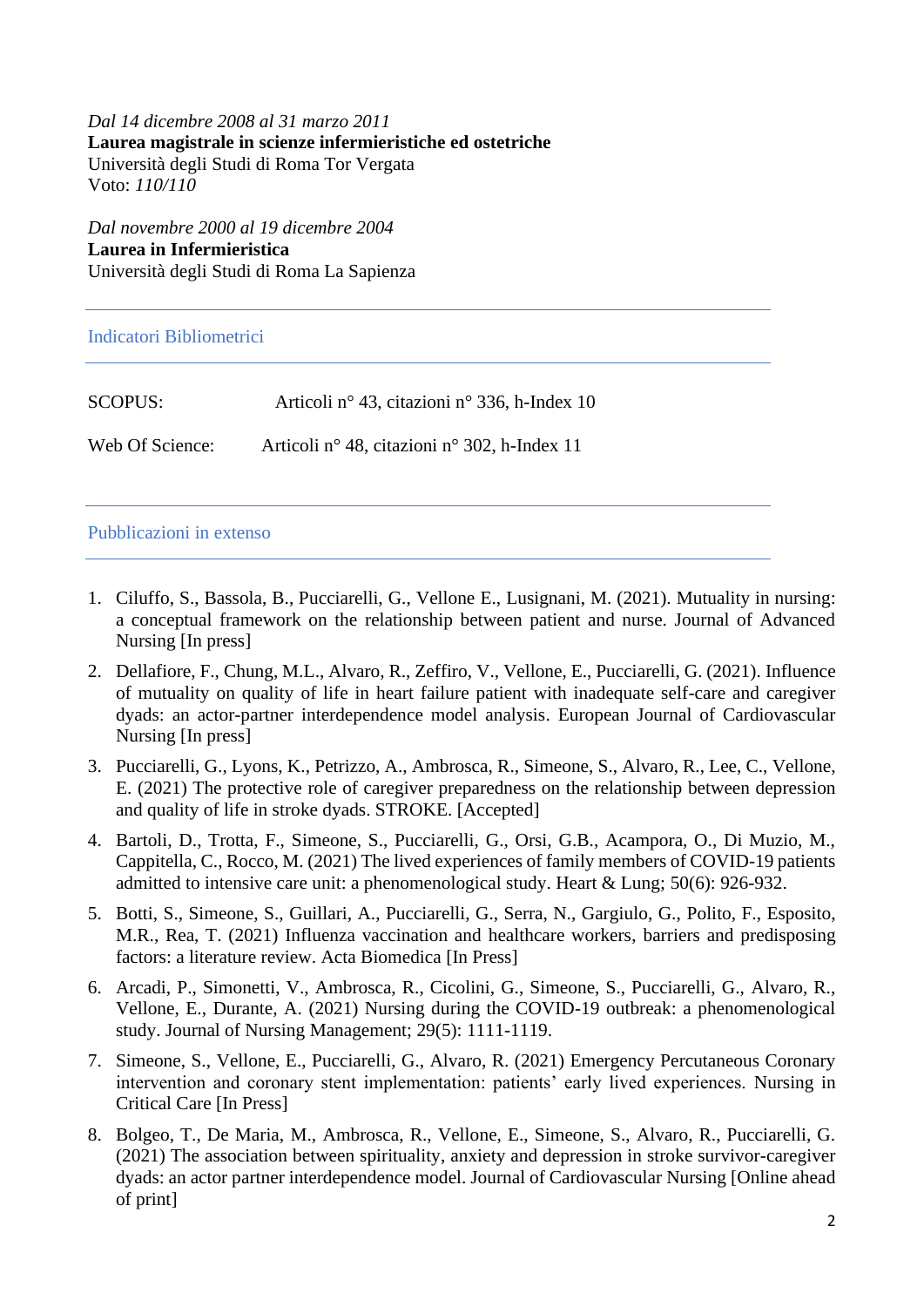- 9. Pucciarelli, G., Brugnera, A., Greco, A., Petrizzo, A., Simeone, S., Vellone, E., Alvaro, R. (2021) Stroke disease-specific quality of life trajectories after rehabilitation discharge and their sociodemographic and clinical predictors: a longitudinal, multicenter study. Journal of Advanced Nursing, 77(4): 1856-1866.
- 10. Pucciarelli, G., Magwood, G.S., Simeone, S., Alvaro, R., Vellone, E. (2021) Interventions to improve stroke-caregiver dyads' outcomes after discharge: a systematic review and meta-analysis study. European Journal of Cardiovascular Nursing; 20(1): 14-33.
- 11. Simeone, S., Alvaro, R., Guillari, A., Rea., T., Vellone, E., Pucciarelli G. (2020) Nurses and stigma at the time of COVID-19: a phenomenological study. Social Science and Medicine [Under Review]
- 12. Simonetti, V., Durante, A., Arcadi, P., Graziano, G., Pucciarelli, G., Simeone, S., Vellone, E., Alvaro, R., Cicolini, G. (2021) Anxiety, sleep disorders and self-efficacy among nurses during COVID-19 pandemic: A large cross-sectional study. Journal of Clinical Nursing; 30(9):1360- 1371.
- 13. Rea, T., Giampaolino, P., Simeone, S., Pucciarelli, G., Alvaro, R., Guillari, A. (2020) Living with endometriosis: a phenomenological study. International Journal of Qualitative Studies in Health & Well-being; 15(1):1822621
- 14. Vellone, E., De Maria, M., Iovino, P., Barbaranelli, C., Zeffiro, V., Pucciarelli, G., Durante, A., Alvaro, R., Riegel, B. (2020) The self-care of heart failure index version 7.2: further psychometric testing. Research in Nursing & Health. 43(6): 640-650.
- 15. Simeone, S., Ambrosca, R., Vellone, E., Durante, A., Arcadi, P., Cicolini, G., Simonetti, V., Alvaro, R., Pucciarelli, G. (2020) The lived experiences of healthcare providers infected by COVID-19: a phenomenological study. Nursing & Health Sciences [Under Review]
- 16. Lombardo, F.L., Salvi, E., Lacorte, E., Piscopo, P., Mayer, F., Ancidoni, A., Remoli, G., Bellomo, G., Losito, G., D'Ancona, F., Canevelli, M., Onder, G., Vanacore, N. and the Italian National Institute of Health Nursing home Study Group (2020). Adverse Events in Italian Nursing Homes During the COVID-19 Epidemic: A National Survey. Frontiers Psychiatry; [In Press]
- 17. Comentale, G., Palma, G., Parisi, V., Simeone, S., Pucciarelli, G., Manzo, R., Pilato, E., Giordano, R. (2020) Preoperative aspirin management in Redo Tetralogy of Fallot population: single centre experience. Healthcare; 8(4): E455-E466
- 18. Pucciarelli, G., Virgolesi, M., Simeone, S. (2020) Determinants of the aggressive behaviours in nursing staff: a multicentric study. Professioni Infermieristiche; 73(3): 227-236.
- 19. Virgolesi, M., Marchetti, A., Pucciarelli, G., Biagioli, V., Pulimeno, A.M.L., Piredda, M., De Marinis, M.G. (2020). Stakeholders' perspective about their engagement in developing a competency-based nursing baccalaureate curriculum: a qualitative study. Journal of Professional Nursing. 36(3): 141-146.
- 20. Pucciarelli, G., Lyons, K.S., Simeone, S., Alvaro, R., Lee, C.S., Vellone, E. (2020) Role of Spirituality on the association between depression and quality of life in Stroke Survivor-Caregiver Dyads. Circulation: quality and outcomes. 13(6): e006129
- 21. Pucciarelli, G., Lyons, K.S., Simeone, S., Lee, C.S., Vellone, E., Alvaro, R. (2020) Moderator Role of Mutuality on the association between depression and quality of life in Stroke Survivor-Caregiver Dyads. Journal of Cardiovascular Nursing; 36(3): 245-253.
- 22. Simeone, S., Vellone, E., Pucciarelli, G., Alvaro, R. (2020) Homecare workers in Italy: a narrative review. Annali di Igiene. [Accepted]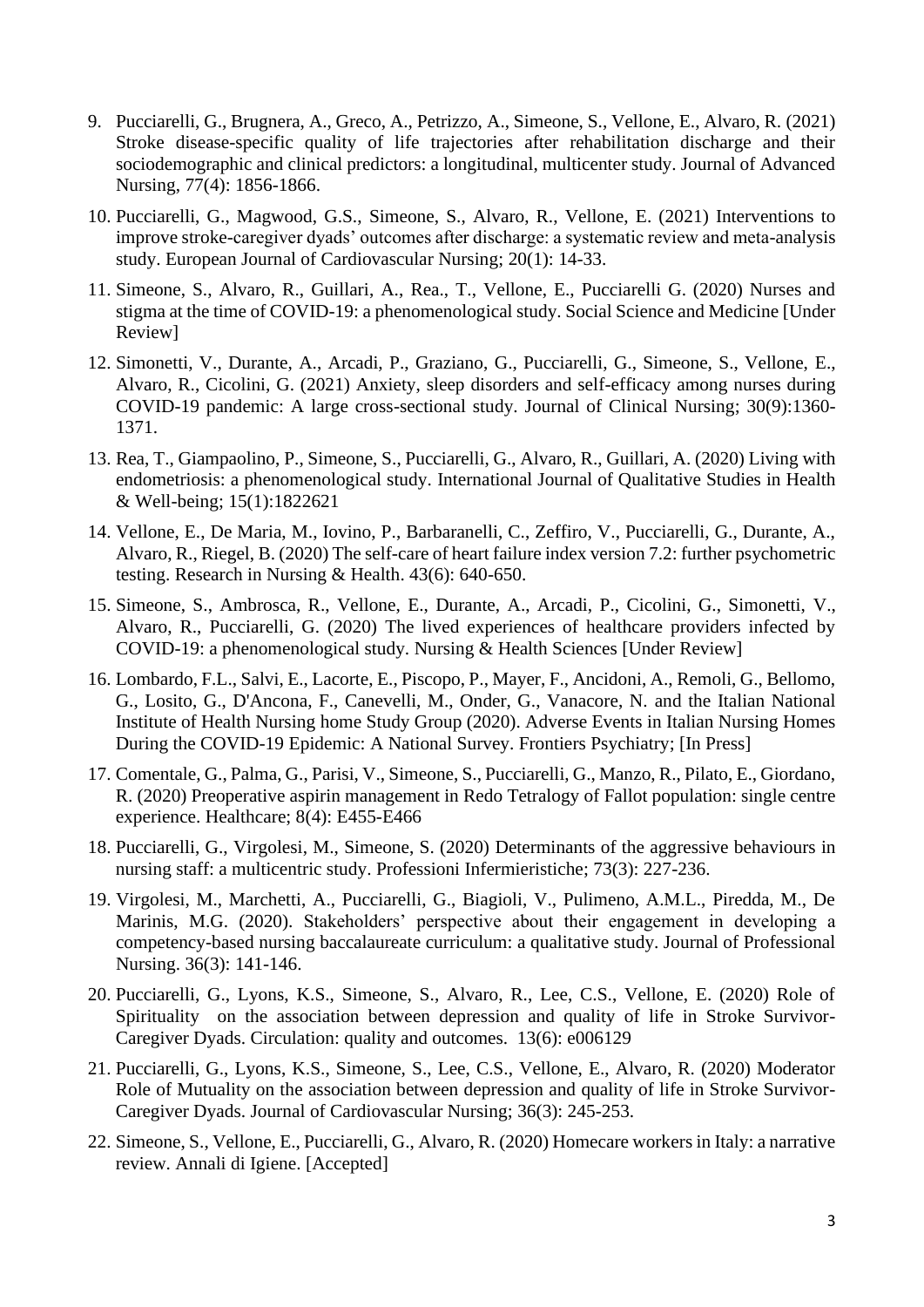- 23. Vellone, E., Rebora, P., Ausili, D., Zeffiro, E., Pucciarelli, G., Alvaro, R., Vellone, E. (2020) Motivational interviewing to improve self-care in Heart Failure patients (MOTIVATE-HF): A three-arm multicenter randomized controlled trial. ESC Heart Failure; 7(3): 1309-1318.
- 24. Pucciarelli, G., Årestedt, K., Simeone, S., Bolgeo, T., Alvaro, R., Vellone, E. (2020) Psychometric characteristics of the WHOQOL-SRPB Scale in a population of stroke survivors and caregivers. Quality of life Research; 29(7): 1973-1985.
- 25. Simeone, S., Guillari, A., Pucciarelli, G., Stile, F., Gargiulo, G., Esposito, M., Alvaro, R., Rea, T. (2019) Sexual health after acute myocardial infarction: The lived experience of women during the first year post discharge. Sexuality and Disability [In press].
- 26. Vellone, E., Barbaranelli, C., Pucciarelli, G., Zeffiro, V., Alvaro, R., Riegel, B. (2020) Validity and reliability of the Caregiver Contribution to Self-Care of Heart Failure Index Version 2. Journal of Cardiovascular Nursing; 35(3):280-290.
- 27. Colaceci, S., Zambri, F., D'Amore, C., De Angelis, A., Rasi, F., Pucciarelli, G., Giusti, A. (2020) Long-term effectiveness of an e-learning program in improving healthcare professionals' attitudes and practices on breastfeeding: a one-year follow-up study. Breastfeeding Medicine; 15(4):254- 260.
- 28. Simeone, S., Platone, N., Serra, N., Assanta, N., Guillari, A., Rea, T., Pucciarelli, G., Da Valle, P., Gargiulo, G., Baratta, S., Lellan, M.C. (2019) Cardiac Children's Hospital Early Warning Score: Italian validation. Journal of Pediatric Nursing; 51:e21-e26.
- 29. Pucciarelli, G., Rebora, P., Arisido, M.W., Ausili, D., Simeone, S., Vellone, E., Alvaro, R. (2019) Direct cost related to stroke: A longitudinal analysis of survivors after discharge from a rehabilitation hospital. Journal of Cardiovascular Nursing; 35(1): 86-94.
- 30. Dellafiore, F., Chung, M.L., Alvaro, R., Pucciarelli, G., Durante, A., Vellone, E. (2019) The association between mutuality, anxiety and depression in heart failure patient-caregiver dyads: An Actor-Partner Interdependence Model analysis. Journal of Cardiovascular Nursing; 34(6): 465-473.
- 31. Pucciarelli, G., Greco, A., Paturzo, M., Jurgens, C.Y., Angela, D., Alvaro, R., Vellone, E. (2019) Psychometric Evaluation of the Heart Failure Somatic Perception Scale in a European Heart Failure Population. European Journal of Cardiovascular Nursing; 18(6): 484-491.
- 32. Pucciarelli, G., Ausili, D., Rebora, P., Arisido, M.W., Simeone, S., Alvaro, R., Vellone, E. (2019) Formal and informal care after stroke: A longitudinal analysis of survivors post rehabilitation hospital discharge. Journal of Advanced Nursing; 75(11): 2495-2505.
- 33. Simeone, S., Rea, T., Pucciarelli, G., Gargiulo, G., Esposito, M.R., Guillari, A., Traube, C., Silver, G.H. (2019) Cornell Assessment of Pediatric Delirium: an Italian Cultural Linguistic Validation. Professioni Infermieristiche; 72(1): 25-33.
- 34. Pucciarelli, G., Lee, C., Lyons, K., Simeone, S., Alvaro, R., Vellone, E. (2019) Quality of life Trajectories of quality of life among stroke survivors and related changes in caregiver outcomes: a growth mixture study. Archives of Physical Medicine and Rehabilitation; 100(3): 443-440.e1
- 35. Simeone, S., Pucciarelli, G., Perrone, M., Dell'Angelo, G., Rea, T., Guillari, A., Gargiulo, G., Comentale, G., Palma, G. (2018). The lived experiences of parents of children admitted to a pediatric cardiac intensive care unit. Heart & Lung; 47(6): 631-637;
- 36. Pucciarelli, G., Virgolesi, M., Simeone, S., Madonna, G., Proietti, M.G., Rocco, G., Stievano, A. (2018) Nursing-related smartphone activities in the Italian Nursing Population: A descriptive Study. Computer, informatics Nursing; 37(1): 29-38.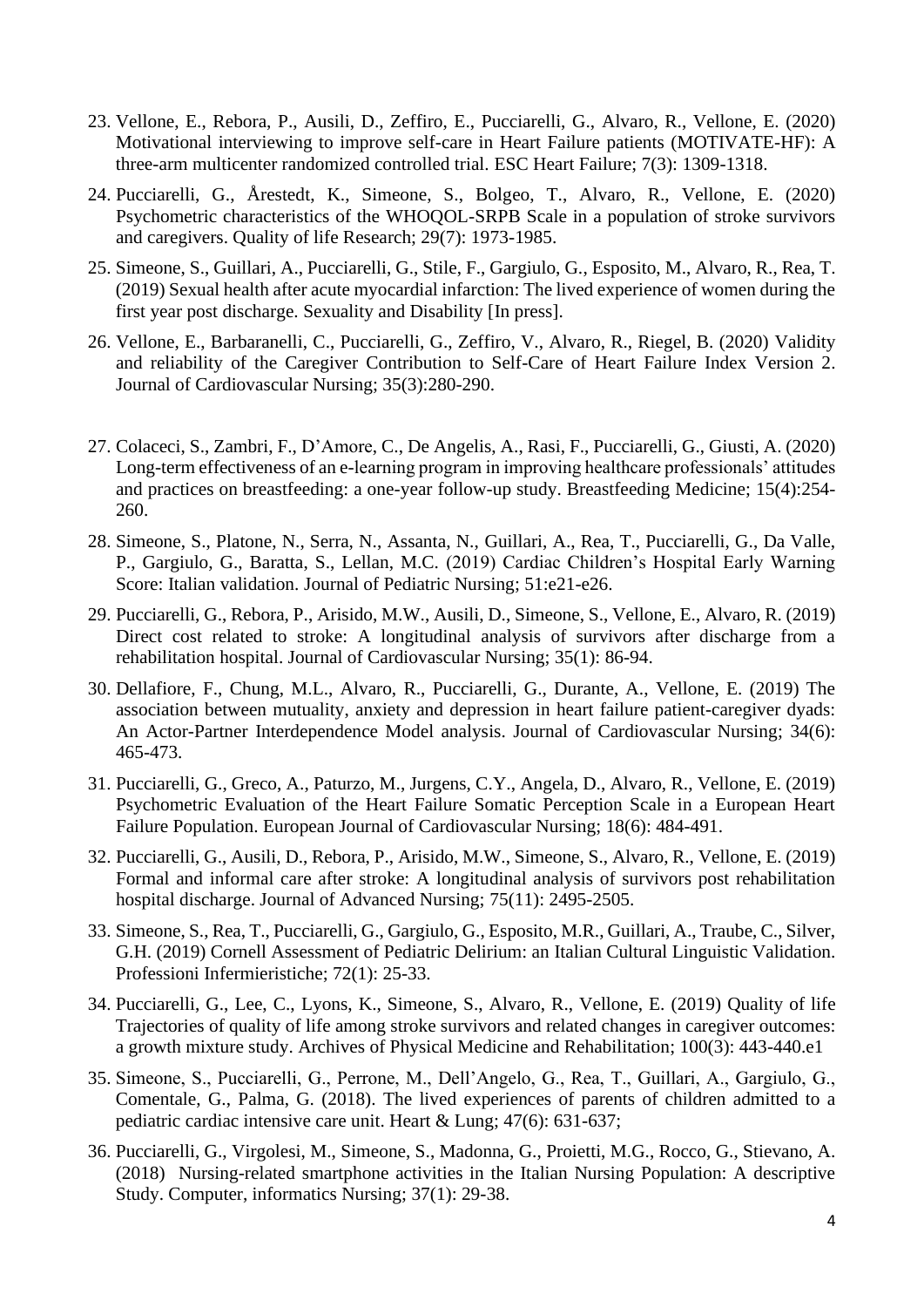- 37. Pucciarelli, G., Ausili, D., Galbussera, A.A., Rebora, P., Savini, S., Simeone, S., Alvaro, R., Vellone, E. (2018) Quality of life, anxiety, depression and burden in the stroke caregivers: a longitudinal multicentre observational study. Journal of Advanced Nursing [Online ahead of print]
- 38. Simeone, S., Pucciarelli, G., Perrone, M., Teresa, R., Gargiulo, G., Guillari, A., Castellano, G., De Bartolomeis, A., Di Tommaso, L., Niola, M., Iannelli, G. (2018) Delirium in ICU Patients Following Cardiac Surgery: An Observational Study. Journal of Clinical Nursing. 27(9): 1994- 2002
- 39. Dellafiore, F., Buck, H., Pucciarelli, G., Barbaranelli, C., Paturzo, M., Alvaro, R., Vellone, E. Psychometric Characteristics of the Mutuality Scale in Heart Failure Patients and Caregivers. Heart & Lung; 47(6): 553-561;
- 40. Simeone, S., Platone, N., Perrone, M., Marras, V., Pucciarelli, G., Benedetti, M., Dell'Angelo, G., Rea, T., Guillari, A., Da Valle, P., Gargiulo, G., Botti, S., Artioli, G., Comentale, G., Ferrigno, S., Palma, G., Baratta, S. (2018). The lived experience of parents whose children discharged to home after cardiac surgery for congenital heart disease. Acta Biomedica. 89(4): 71-77
- 41. Simeone, S., Pucciarelli, G., Perrone, M., Gargiulo, G., et al. (2017) Lived experience of patients with glaucoma: a phenomenological study. Professioni Infermieristiche. 70(3): 178-186
- 42. Virgolesi, M., Pucciarelli, G., Colantoni, A.M., D'Andrea, F. et al. (2017). The effectiveness of a nursing discharge program to improve adherence's medication and the satisfaction of patients in the PICU. Journal of Clinical Nursing. 26(24):4456-4466.
- 43. Pucciarelli, G., Simeone, S., Madonna, G., Virgolesi, M. (2016). Nurse's smartphone use: a literature review. Professioni Infermieristiche, 70(2): 102-14
- 44. Pucciarelli, G., Vellone E., Savini S., Simeone, S., Ausili, D., Alvaro, R., Lee, C., Lyons, K. (2017). Roles of changing physical function and caregiver burden on quality of life in Stroke: a longitudinal dyadic analysis. Stroke. 48(3): 733-739
- 45. Simeone, S., Pucciarelli, G., Perrone, M., Rea, T., Gargiulo, G., et al. (2016). Comparative analysis: implementation of a pre-operative educational intervention to decrease anxiety among parents of children with congenital heart disease. Journal of Pediatric Nursing, 35: 144-148.
- 46. Pucciarelli, G., Buck, H.G., Barbaranelli, C., Savini, S., Simeone, S., Vela, R., Alvaro, R., Vellone E. (2016). Psycometric characteristics of the mutuality scale in stroke patients and caregivers. The Gerontologist 56(5): 89-98.
- 47. Simeone, S., Savini, S., Cohen, M.Z., Pucciarelli, G., Vela, R., Alvaro, R., Vellone, E. (2016). The lived experiences of stroke caregivers three months after patient's discharge from rehabilitation hospital. Professioni Infermieristiche 69(2):103-12.
- 48. Pucciarelli, G., Alvaro, R., Eeesung, B., Savini, S., Simeone S., Barbaranelli, C., Vellone, E. (2014). Psychometric Properties of the Caregiver Preparedness Scale in caregivers of stroke survivors. H&L, 43(6):555-560;
- 49. Savini, S., Buck, H.G., Dickson, V.V., Simeone, S., Pucciarelli, G., Fida, R., Matarese, M., Alvaro, R., Vellone, E. (2014). Quality of life in stroke survivor-caregiver dyads: a new conceptual framework and longitudinal study protocol. J Adv Nurs, 71(3): 676-687:
- 50. Vellone, E., Pucciarelli, G., Savini, S., Simeone, S., Caramia, M.D., & Alvaro, R. (2011). Affidabilità del caregiver nel valutare la qualità di vita del paziente con ictus cerebrale. In L'evoluzione del nursing italiano negli ultimi 150 anni (pp.203-208). Avezzano.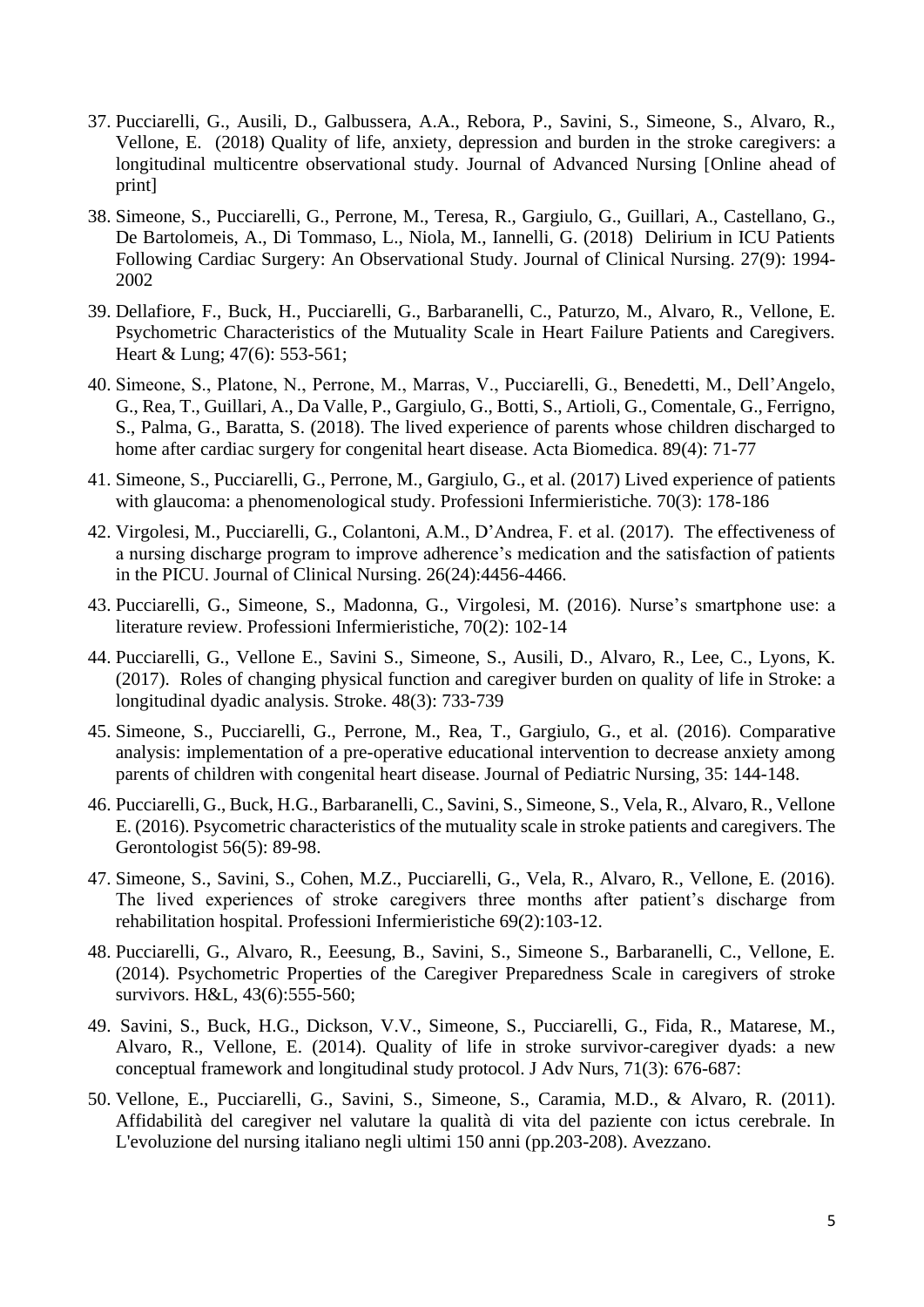# Altre pubblicazioni

- 1. Gruppo di Lavoro ISS Tossicodipenze. D'Ancona F., Bandini L., Berretta P., Isonne C., Lucarelli C., Lia L., Minutillo A., Taranto A.M., Mateo Urdiales A., Caraglia A., D'Alisera A., Iera J., Canuzzi P., La Sala L., Pucciarelli G. Indicazioni ad interim per la prevenzione delle infezioni da SARS-CoV-2 nei servizi pubblici e del privato sociale accreditato delle tossicodipendenze. Roma: Istituto Superiore di Sanità; 8 aprile 2021
- 2. Gruppo di lavoro ISS Prevenzione e controllo delle Infezioni. Indicazioni ad interim per l'effettuazione dell'isolamento e della assistenza sanitaria domiciliare nell'attuale contesto COVID-19. Versione del 24 luglio 2020. Roma: Istituto Superiore di Sanità; 2020 (Rapporto ISS COVID-19, n.1/ 2020 Rev.)
- 3. Gruppo di lavoro ISS Prevenzione e controllo delle Infezioni COVID-19. Indicazioni ad interim per la prevenzione e il controllo dell'infezione da SARS-COV-2 in strutture residenziali sociosanitarie e socioassistenziali. Versione del 24 agosto 2020. Roma: Istituto Superiore di Sanità; 2020 (Rapporto ISS COVID-19, n.4/ 2020 Rev 2.).
- 4. Gruppo di Lavoro ISS Prevenzione e Controllo delle Infezioni COVID-19. Indicazioni ad interim per la sanificazione degli ambienti interni nel contesto sanitario e assistenziale per prevenire la trasmissione di SARS-CoV 2. Versione del 7 luglio 2020. Roma: Istituto Superiore di Sanità; 2020. (Rapporto ISS COVID-19, n. 20/2020 Rev. 2).
- 5. Gruppo di lavoro ISS RSA. Survey nazionale sul contagio COVID-19 nelle strutture residenziali e sociosanitarie, Istituto Superiore di Sanità. Epidemia COVID-19, Aggiornamento nazionale: 14 aprile 2020. Report Survey nazionale sul contagio COVID-19 nelle strutture residenziali e sociosanitarie, prodotto in collaborazione con Istituto Superiore di Sanità (ISS), Roma.
- 6. Co-Autore nella revisione del libro "Nursing clinico Tecniche e procedure di Kozier" di Berman and Snyder, Edizione III, EDISES, ISBN 9788833190082.
- 7. Co-Autore nella revisione del libro "Il manuale dell'infermiere " di Sandra Nettina. Edizione IV, PICCIN, ISBN 978-88-299-3095-1.

## Abstract e Poster

- 1. Simeone, S., Perrone, M., Dell'Angelo, G., Pucciarelli, G., Rea, T., Guillari, A., Gargiulo, G., Comentale, G., Ferrigno, S., Arpaia, A., Manna, U., Palma, G., Vosa, G. Abstract e presentazione orale dal titolo "The Information Provided By Nurses On The PICU Stay And Their Effect On The Anxiety Of Parents". XLVI Congresso Nazionale Società Italiana Cardiologia Pediatrica e Cardiopatie Congenite. Parma, 4-6 Novembre 2016
- 2. Simeone, S., Perrone, M., Dell'Angelo, G., Rea, T., Pucciarelli, G., Gargiulo, G., Comentale, G., Palma, G., Vosa, G. Abstract e presentazione orale dal titolo "Nursing Educational Intervention in pediatric cardiac surgery: evaluation of effectiveness ". XXVII Congresso Nazionale Società Italiana Cardiochirurgia. 25-27 Novembre 2016
- 3. Pucciarelli, G., Vellone, E., Savini, S., Simeone, S., Alvaro, R., Lee, C.S., Lyons, K.S. Abstract e presentazione orale dal titolo "Funzionalità fisica, caregiver, qualità di vita: un'analisi longitudinale diadica in caregiver e pazienti con ictus". CNAI. Ravenna, 19 Ottobre 2017.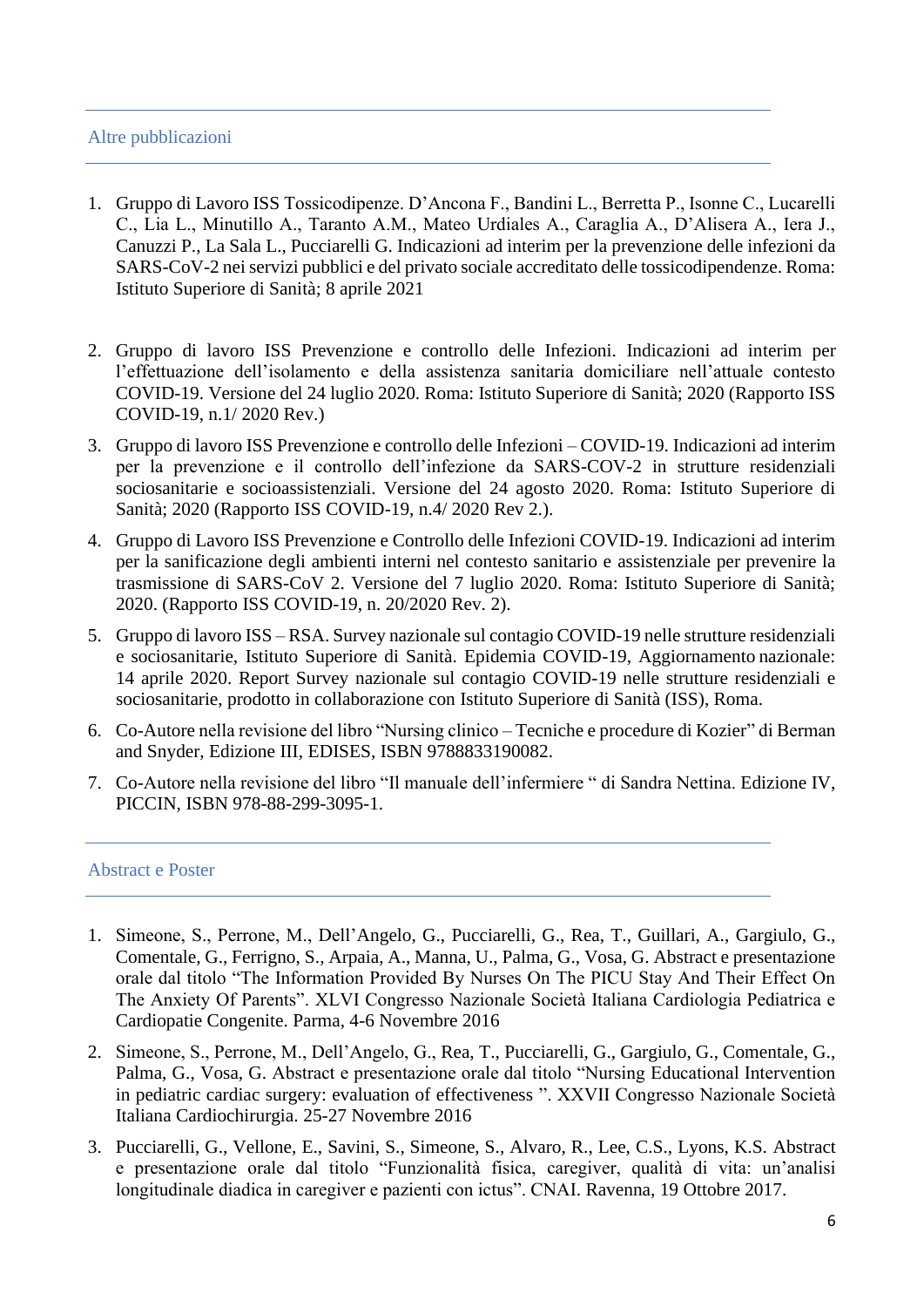- 4. Simeone, S., Perrone, G., Dell'Angelo, G, Pucciarelli, G., Rea, T., Guillari, A., Gargiulo, G., Comentale, G., Busillo, L., Giordano, R., Ferrigno, S., Arpaia, A., Marchiello, R., Palma, G. Abstract e presentazione orale dal titolo "Risk factor of pediatric delirium: an observational study about nursing cares in pediatric population undergone surgery for correction of congenital heart diseases". XLVII Congresso Nazionale Società Italiana Cardiologia Pediatrica e Cardiopatie Congenite. Torino, 20-22 Ottobre 2017.
- 5. Simeone, S., Platone, N., Perrone, M., Marras, V., Pucciarelli, G., Benedetti, M., Dell'Angelo, G., Rea, T., Guillari, A., Da Valle, P., Gargiulo, G., Comentale, G., Ferrigno, S., Palma, G., Baratta, S. Abstract e presentazione orale dal titolo: "Il vissuto esperienziale dei genitori dei bambini cardiopatici durante il loro ritorno a casa post intervento cardiochirurgico". XVLII Congresso Nazionale Società Italiana Cardiologia Pediatrica e Cardiopatie Congenite. Torino, 19- 22 Ottobre 2017.
- 6. Simeone, S., Pucciarelli, G., Stabile, C., Perrone, M., Rea, T., Gargiulo, G., Guillari, A., Castellano, G., Di Tommaso, L., Niola, M., Grande, L., Saccenti, A., Iannelli, G. Poster e presentazione orale: "Il delirium in una terapia intensiva di cardiochirurgia: studio osservazionale". XXXVI Congresso Nazionale ANIARTI. Riva del Garda, 8-10 Novembre 2017.
- 7. Simeone, S., Pucciarelli, G., Stabile, C., Perrone, M., Rea, T., Gargiulo, G., Guillari, A., Castellano, G., Di Tommaso, L., Niola, M., Grande, L., Saccenti, A., Iannelli, G. Poster: "Il delirium in una terapia intensiva di cardiochirurgia: studio osservazionale". I Congresso Nazionale FNOPI. Roma, 5-7 Marzo 2018.
- 8. Simeone, S., Pucciarelli, G., Stabile, C., Perrone, M., Rea, T., Gargiulo, G., Guillari, A., Castellano, G., Di Tommaso, L., Niola, M., Grande, L., Saccenti, A., Iannelli, G. Poster e presentazione orale: "The Lived experiences of parents of children admitted to cardiac surgery". I Congresso Nazionale FNOPI. Roma, 5-7 Marzo 2018.
- 9. Pucciarelli, G., Vellone, E., Simeone, S., Alvaro, R., Lee, C.S., Lyons, K.S. Poster e presentazione orale dal titolo: "Traiettorie della qualità di vita dei pazienti con ictus cerebrale e loro associazione con burden, ansia e depressione del caregiver". I° Congresso Nazionale FNOPI, Roma, 5-7 Marzo 2018.
- 10. Pucciarelli, G., Ausili, D., Antonella, A., Rebora, P., Savini, S., Simeone, S., Alvaro, R., Vellone, E. Poster dal titolo: "Qualità di vita, ansia, depressione e burden dei caregiver di pazienti con ictus cerebrale: uno studio longitudinale multicentrico". I° Congresso Nazionale FNOPI, Roma, 5-7 Marzo 2018.
- 11. Pucciarelli, G., Simeone, S., Alvaro, R., Vellone, E., Lee, C.S., Lyons, K.S. Abstract e presentazione orale dal titolo: "Qualità di vita, ansia, depressione e burden nella popolazione con ictus cerebrale: uno studio longitudinale. LVIII Congresso Nazionale Società Neurologi Ospedalieri (SNO). Riccione, 4 Maggio 2018
- 12. Simenone, S., Platone, N.M., Pucciarelli, G., Da Valle, P., Perrone, M., Assanta, N., Cortese, G., Sena, G., Michelio, S., Maglione, R., Comentale, G., Giordano, R., Palma, G., Baratta, S. Abstract e presentazione orale dal titolo : "Chest tube removal in pediatric cardiac surgery: new protocol analgesic vs standard analgesia. comparison of two pain management". XLVIII Congresso Nazionale Società Italiana di cardiologia Pediatrica e delle Cardiopatie Congenite. Firenze 26- 27 Ottobre 2018.
- 13. Simeone, S., Pucciarelli, G., Rea, T., Assunta, G., Gargiulo, G., Esposito, M.R., Perrone, M., Comentale, G., Palma, G. Abstract e presentazione orale dal titolo : "The lived experiences of mothers and fathers in italian paediatric congenital heart disease". XLVIII Congresso Nazionale Società Italiana di cardiologia Pediatrica e delle Cardiopatie Congenite. Firenze 26-27 Ottobre 2018.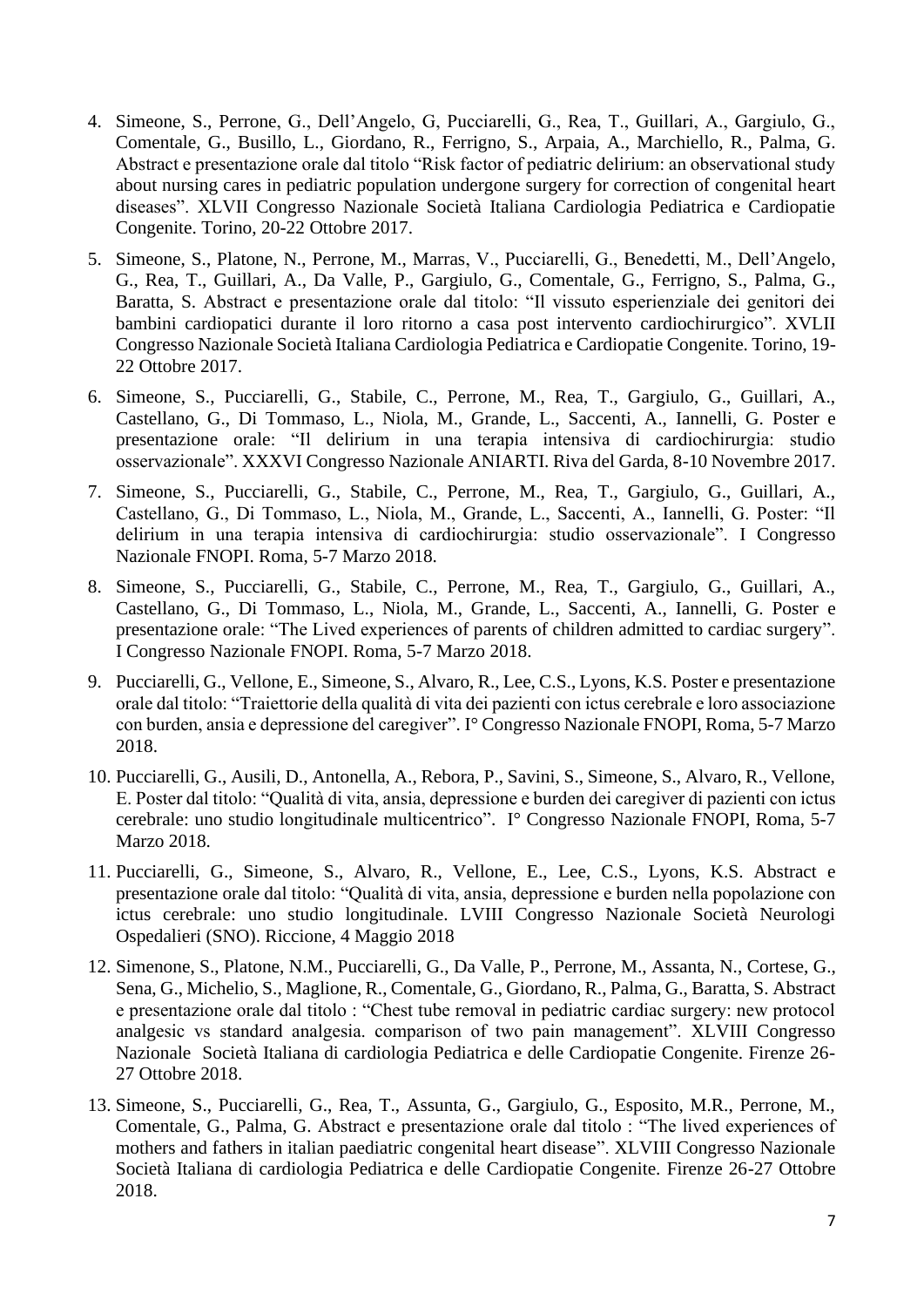- 14. Simeone, S., Platone, N., Pucciarelli, G., Assanta, N., Perrone, M., Sena, G., Rea, T., Guillari, A., Esposito, M.R., Artiola, G., Gargiulo, G., Baratta, S. Abstract e presentazione orale dal titolo : "Rimozione del tubo toracico: confronto di due gestione del dolore in chirurgia cardiaca pediatrica". XXXVII Congresso Nazionale ANIARTI. Bologna 13-14 Novembre 2018.
- 15. Simeone, S., Pucciarelli, G., Perrone, M., Rea, T., Guillari, A., Gargiulo, G., Iannelli, G. Abstract e presentazione orale dal titolo: "ICU Cardiochirurgica: quali sono i fattori di sviluppo del delirium? Studio osservazionale". XXXVII Congresso Nazionale ANIARTI. Bologna 13-14 Novembre 2018.
- 16. Simeone, S., Guillari, A., Pucciarelli, G., Stile, F., Gargiulo, G., Serra, N., Esposito, M.R., Rea, T. Poster presentation. "Sexual health after acute myocardial infarction: The lived experiences of women". 2019 EuroHeartCare (European Society of Cardiology). Milan, May 2<sup>nd</sup>-4<sup>th</sup>, 2019.
- 17. Pucciarelli, G., Greco, A., Paturzo, M., Jurgens, C., Durante, A., Alvaro, R., Vellone, E. Poster presentation "Psychometric Characteristics of the Heart Failure Somatic Perception Scale in a European Heart Failure Population". 2019 EuroHeartCare (European Society of Cardiology). Milan, May 2nd-4th, 2019.
- 18. Pucciarelli, G., Ausili, D., Rebora, P., Arisido, M.W., Simeone, S., Alvaro, R., Vellone, E. Poster presentation "The life expenses of stroke survivors during the first-year post discharge". 2019 EuroHeartCare (European Society of Cardiology). Milan, May 2nd-4th, 2019.
- 19. Pucciarelli, G., Ausili, D., Rebora, P., Arisido, M.W., Simeone, S., Alvaro, R., Vellone, E. Poster presentation "Stroke survivor care after discharge from rehabilitation hospitals: a longitudinal study". 2019 EuroHeartCare (European Society of Cardiology). Milan, May 2nd-4th, 2019.
- 20. Pucciarelli, G., Lyons, K.S., Lee, C.S., Simeone, S., Alvaro, R., Vellone, E. Poster Presentation "Mutuality moderates the association between depression and quality of life in stroke survivorcaregiver dyads: a longitudinal study". 2019 EuroHeartCare (European Society of Cardiology). Milan, May 2nd-4th, 2019.
- 21. Pucciarelli, G., Magwood, G.S., Simeone, S., Alvaro, R., Vellone, E., MARZIA, L. Poster Presentation "Dyadic interventions for stroke survivors and caregivers after discharge: a metaanalysis study". 2019 EuroHeartCare (European Society of Cardiology). Milan, May 2nd-4th, 2019.
- 22. Dellafiore, F., Misook, C., Alvaro, R., Pucciarelli, G., Durante, A., Vellone, E. Poster presentation "When their relationship is good heart failure, patients and caregivers have lower anxiety and depression: an analysis with the Actor-Partner Interdependence Model". 2019 EuroHeartCare (European Society of Cardiology). Milan, May 2nd-4th, 2019.
- 23. Pucciarelli, G., Simeone, S., Alvaro, R., Lee, C.S., Lyons, K.S., Vellone, E.. Poster presentation "The moderation effects of caregiver preparedness between depression and quality of life in stroke survivor-caregiver dyads. Los Angeles (USA), Febbraio 2020.
- 24. Pucciarelli, G., Simeone, S., Brugnera A., Greco, A., Petrizzo, A., Vellone E., Alvaro, R. Abstract P832: Stroke Disease-Specific Quality of Life Trajectories After Rehabilitation Discharge and Their Sociodemographic and Clinical Predictors: A Longitudinal, Multicenter Study. STROKE, 2021: 52:AP832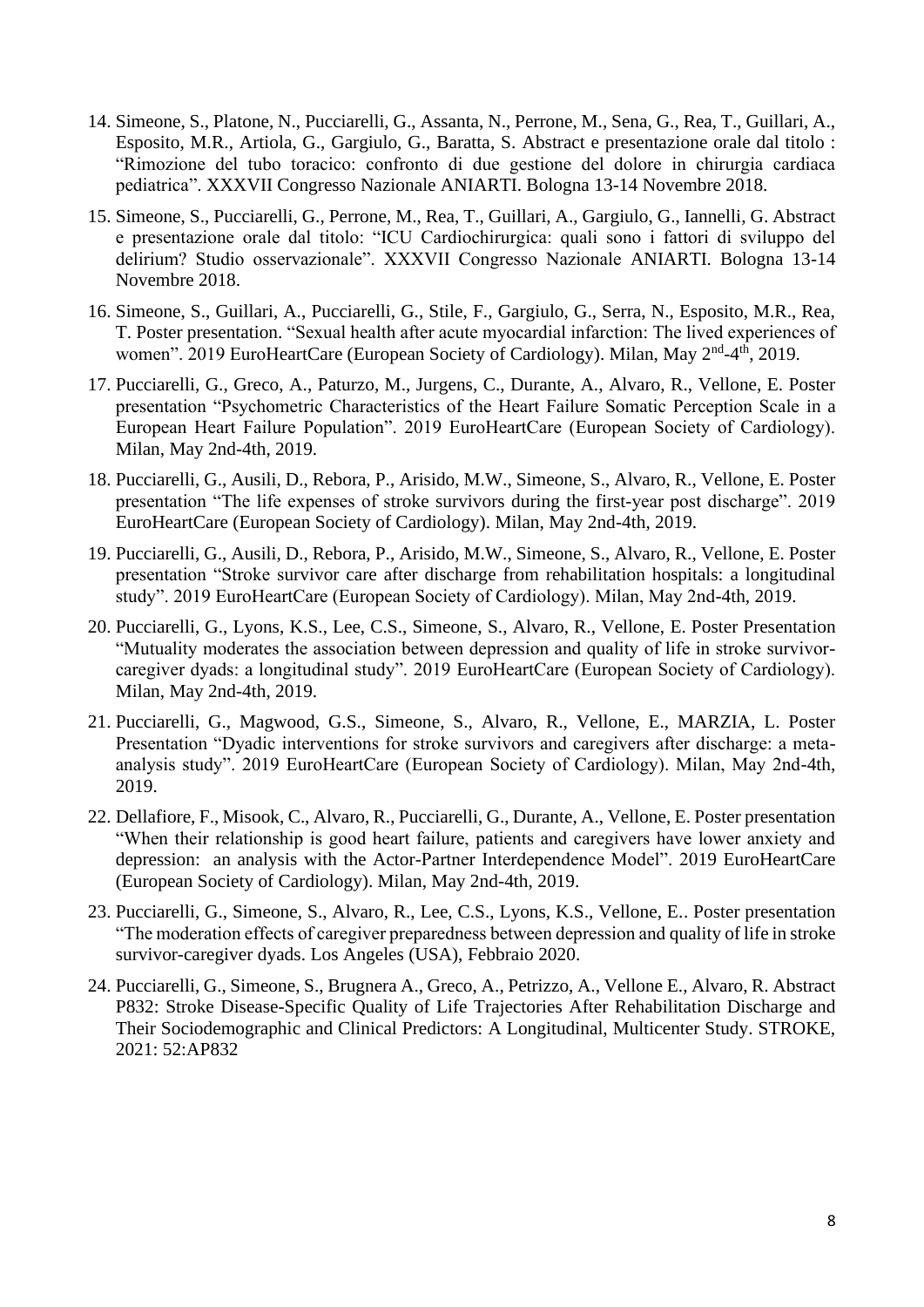## Attività di docenza Universitaria

- 1. Professore a contratto per Università degli Studi di Roma "La Sapienza" per la disciplina "Bisogni prioritari di salute: area cronicità", nel master Interateneo di Primo Livello di Cure Primarie e sanità pubblica: infermiere di famiglia e di comunità, Anno Accademico 2020-2021.
- 2. Professore a contratto per l'Università degli Studi di Roma Unicamillus per la disciplina "Scienze Infermieristiche", 1° anno I° semestre, Corso di Laurea in Ostetricia, dal 2018 ad oggi, CFU 1.
- 3. Professore a contratto per l'Università degli Studi di Roma Tor Vergata per la disciplina "Scienze Infermieristiche", Master in gestione della disabilità e della diversità, Anno accademico dal 2018 ad oggi, CFU 1.
- 4. Professore a contratto per l'Università degli Studi di Roma Tor Vergata della disciplina "Scienze infermieristiche, generali e pediatriche" del Corso Integrato di Scienze della Riabilitazione (II° anno, II° semestre), Corso di Laurea per Educatori Professionali, dal 2017 ad oggi, CFU 2.
- 5. Professore a contratto per l'Università degli Studi di Roma Tor Vergata della disciplina "Scienze infermieristiche generali, cliniche e pediatriche" del Corso Integrato di Prevenzione e Riabilitazione (I° anno, II° semestre), Corso di Laurea per Educatori Professionali, dal 2017 ad oggi, CFU 3.
- 6. Professore a contratto per l'Università degli Studi di Tirana Nostra Signora del Buon Consiglio della disciplina "Scienze Infermieristiche e tecniche neuropsichiatriche e riabilitative in Ricerca" del Corso Integrato di Scienze riabilitative integrate (I° anno, II° semestre), Corso di Laurea Magistrale in Scienze Fisioterapeutiche, dal 2017 ad oggi, CFU 1.
- 7. Professore a contratto per l'Università degli Studi di Tirana Nostra Signora del Buon Consiglio della disciplina "Scienze Infermieristiche e tecniche neuropsichiatriche e riabilitative in Ricerca" del Corso Integrato di Scienze riabilitative integrate (I° anno, II° semestre), Corso di Laurea Magistrale in Scienze Infermieristiche, dal 2017 ad oggi, CFU 2.
- 8. Professore a contratto per l'Università degli Studi di Roma Tor Vergata della disciplina "Scienze Infermieristiche – Organizzazione della Professione Infermieristica" nel Corso Integrato di Scienze Infermieristiche II (I° anno, II° semestre), Corso di Laurea in Infermieristica, dal 2017 ad oggi, CFU 2.
- 9. Professore a contratto per l'Università degli Studi di Roma Tor Vergata della disciplina "Scienze Infermieristiche" del Corso Integrato di Metodologia della Ricerca I (I° anno, II° semestre), Corso di Laurea Magistrale in Scienze Infermieristiche ed Ostetriche, dal 2016 ad oggi, CFU 3.
- 10. Professore a contratto per l'Università degli Studi di Roma Tor Vergata per la disciplina "metodologia della ricerca", Master in Coordinamento, dal 2016 al 2019.
- 11. Professore a contratto per l'Università degli Studi di Tirana Nostra Signora del Buon Consiglio della disciplina "Infermieristica in Medicina" del Corso Integrato di Infermieristica III (II° anno, II° semestre), Corso di Laurea in Infermieristica, dal 2016 al 2018, CFU 2.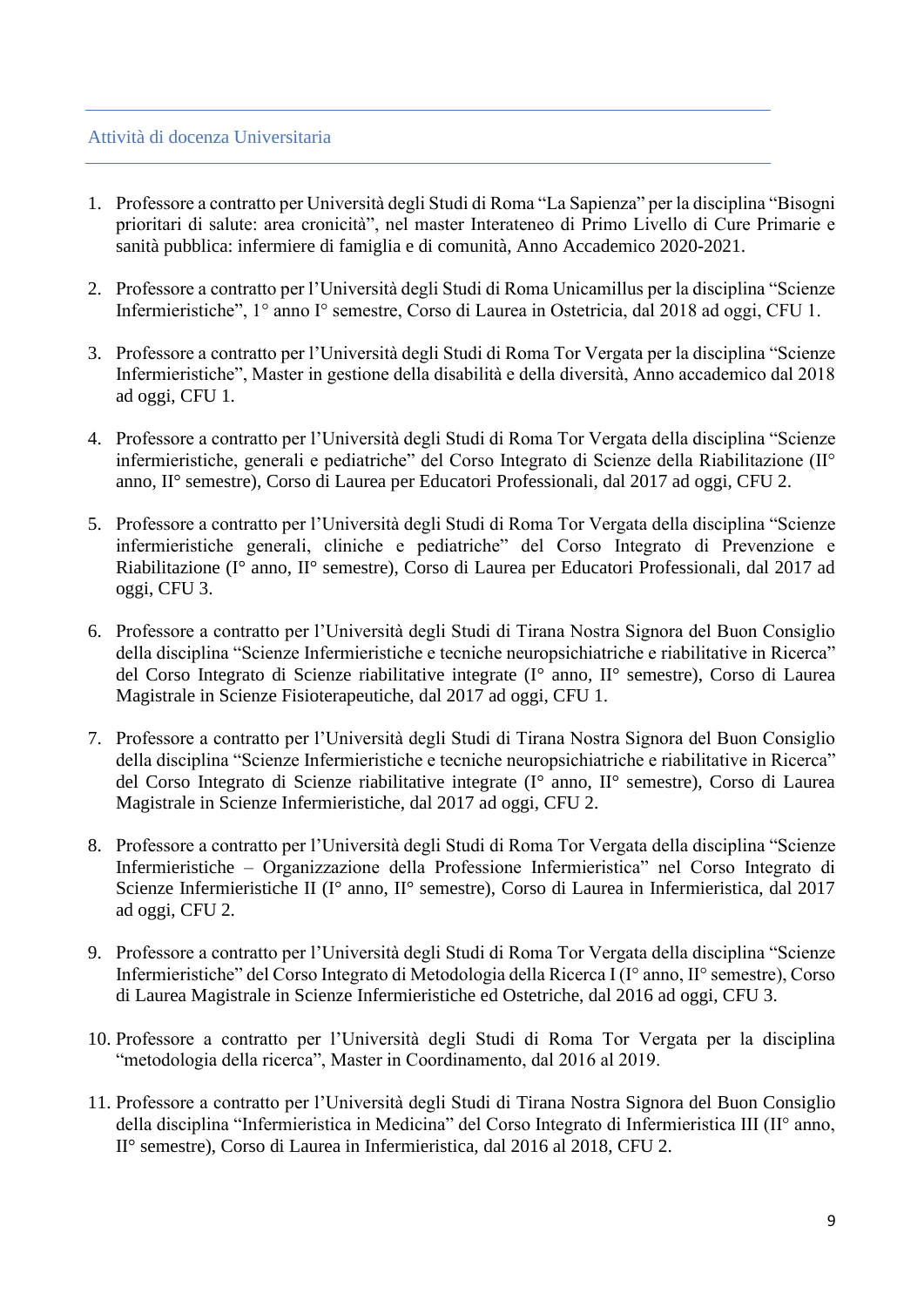12. Professore a contratto per l'Università degli Studi di Roma Tor Vergata, sede ACISMOM, della disciplina "*Scienze Infermieristiche – Infermieristica Generale Organizzazione Professionale*" del Corso Integrato di Infermieristica V (III° anno, II° semestre), Corso di Laurea in Infermieristica dal 2014 al 2017, CFU 2.

#### Attività di docenza extra Universitaria

- 1. Docente di "Interventi Assistenziali in emergenza", Corso per Operatori Socio Sanitari, A.C.I.S.M.O.M. Ospedale San Giovanni Battista" (ROMA) anno 2014;
- 2. Docente di "Interventi Assistenziali rivolti alla persona anziana", Corso per Operatori Socio Sanitari, A.C.I.S.M.O.M. Ospedale San Giovanni Battista" (ROMA) anno 2014;
- 3. Docente di "Interventi Assistenziali rivolti alla persona con disagio psichico", Corso per Operatori Socio Sanitari, A.C.I.S.M.O.M. Ospedale San Giovanni Battista" (ROMA) dal 2013 al 2016;
- 4. Docente corso di Formazione OPI Roma, "Etica-mente parlando", relazione dal titolo: "Ricerca nell'ambito infermieristico e buone pratiche", Roma, 2018.
- 5. Docente corso di formazione in Osteopatia, Meta Osteopatia, nella materia "Ricerca e tesi". Roma dal 2018 ad oggi.
- 6. Docente nel seminario "Laboratorio di scrittura scientifica per le professioni sanitarie in pediatria", organizzato dall'Ospedale Pediatrico Bambino Gesù, Roma, Febbraio 2020.
- 7. Docente e membro del board Scientifico nel FAD asincrona dal Titolo "I nuovi target nella prevenzione cardiovascolare", organizzato dalla Società Scientifica di Medicina Interna – FADOI e dall'Associazione Nazionale Infermieri Medicina. Periodo dal 21/10/2020 al 21/11/2020
- 8. Docente e responsabile scientifico nel seminario "Variante COVID-19, vaccini ed immunità", rivolto ai professionisti sanitari, organizzato dall'Ordine Professioni Infermieristiche di Rimini. Gennaio 2021.
- 9. Docente nel webinar "Il personale di sala operatoria: il violento tuffo nelle diverse realtà COVID tra scenari e competenze differenti", organizzato dall'Associazione Infermieri di Camera Operatoria (AICO), titolo della presentazione "La dimensione del fenomeno COVID-19 in Regione Lombardia". Marzo 2021.

Partecipazione come Relatore a Convegni di carattere scientifico in Italia e all'estero

- 1. Relatore al Convegno "I luoghi e i linguaggi della relazione di cura", relazione "La comunicazione corretta come antidoto alle false cure". Ospedale San Giovanni Battista ACISMOM, Roma, 10 Giugno 2015.
- 2. Relatore al Convegno "I bisogni del paziente affetto da ictus cerebri e del suo caregiver: dalla fase acuta alla riabilitazione", relazione "Aspetti riabilitativi nel paziente". Bracciano, 26 Novembre 2015.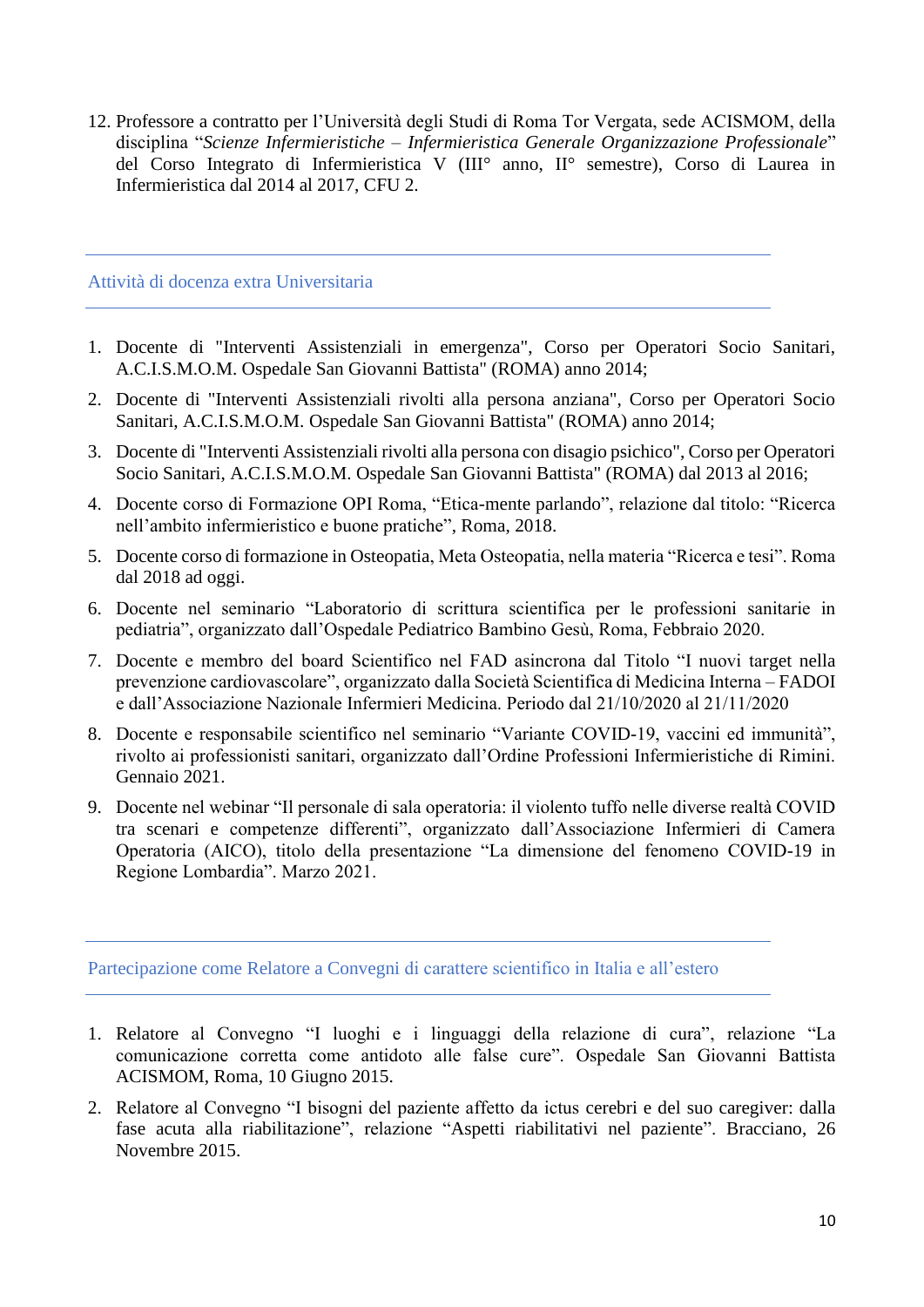- 3. Relatore al Convegno "Self care nelle malattie croniche: 8 anni di ricerca Italiana", relazione "Il non self care: studio paziente con ictus". Policlinico Gemelli, Roma, 29 Settembre 2016.
- 4. Relatore al Convegno "Avanzare il sistema salute attraverso le specializzazioni infermieristiche", relazione "L'infermiere con competenze specialistiche nelle ischemie cerebrali". Ministero della Salute, Roma, 23 Maggio 2017.
- 5. Relatore al Convegno "L'infermiere e la gestione dei problemi delle persone con patologie croniche", relazione "Funzionalità fisica, caregiver, qualità di vita: un'analisi longitudinale diadica in caregiver e pazienti con ictus". CNAI, Ravenna, 19 Ottobre 2017.
- 6. Relatore al Convegno "Il contributo della formazione infermieristica (base e post base) per la promozione della cultura della salute", relazione "Effetti degli smartphone nella clinica". SANIT, Roma, 21 Ottobre 2017.
- 7. Relatore al Convegno "Il futuro dell'infermieristica attraverso le competenze specialistiche", relazione "L'infermiere con competenze specialistiche nello scompenso cardiaco". OPI Palermo, Palermo, 3-4 Novembre 2017.
- 8. Relatore al Convegno "Migrazione e Salute", relazione "Il ruolo dell'assistenza infermieristica transculturale". Reggio Calabria, 16 dicembre 2017.
- 9. Relatore (Via Skype) al Convegno "International Stroke Conference 2018", relazione "Stroke Article of the Year Recipient". Anaheim (Los Angeles), 23-26 Gennaio 2018.
- 10. Relatore al Convegno "Le professioni sanitarie tra innovazione e tradizione", relazione "Ricerca Infermieristica: come, quando e perché. Risultati ottenuti". Reggio Calabria, 21 Febbraio 2018.
- 11. Relatore al I° Congresso Nazionale della Federazione degli Ordini delle Professioni Infermieristiche, relazione "Traiettorie della qualità di vita dei pazienti con ictus cerebrale e loro associazione con burden, ansia e depressione del caregiver". Roma, 05-07 Marzo 2018.
- 12. Relatore al LVIII Congresso Nazionale Società Neurologi Ospedalieri (SNO) "Le neuroscienze di oggi: lo stato dell'arte e il valore dell'interattività multidisciplinare ", relazione "Qualità di vita, ansia, depressione e burden nella popolazione con ictus cerebrale: uno studio longitudinale". Riccione, 4 Maggio 2018.
- 13. Relatore al Convegno "L'innovazione tecnologica per l'infermieristica: luci ed ombre di nuovi orizzonti", relazione "Nursing e smartphone: quali effetti sulla clinica". OPI Lecco, Lecco, 20 Ottobre 2018.
- 14. Relatore al XLIX Congresso Società Italiana di Neurologia, relazione "Il paziente neurologico nella fase post riabilitativa". Roma, 29 Ottobre 2018.
- 15. Relatore al 63° Congresso Nazionale Società Italiana di Gerontologia e Geriatria "Gli Anziani: Le radici da preservare", relazione "L'assistenza infermieristica e il caregiving alla persona con esiti di ictus". Roma, 29 Novembre 2018.
- 16. Relatore al 2019 ACNAP (Association of Cardiovascular Nursing and Allied Professionals) Congress. Titolo relazione "Nursing Research on stroke survivor and caregiver dyads in Italy". Milano, 4 Maggio 2019.
- 17. Relatore al Workshop Ricerca CECRI. Titolo presentazione "Educational Interventions to improve dyadic outcomes in stroke population: a systematic review and meta-analysis". Roma, 24 Maggio 2019.
- 18. Relatore al Congresso Europeo del Council on stroke, European Society of Cardiology. Titolo presentazione: "Direct costs of stroke during the first year post stroke. Gennaio 2020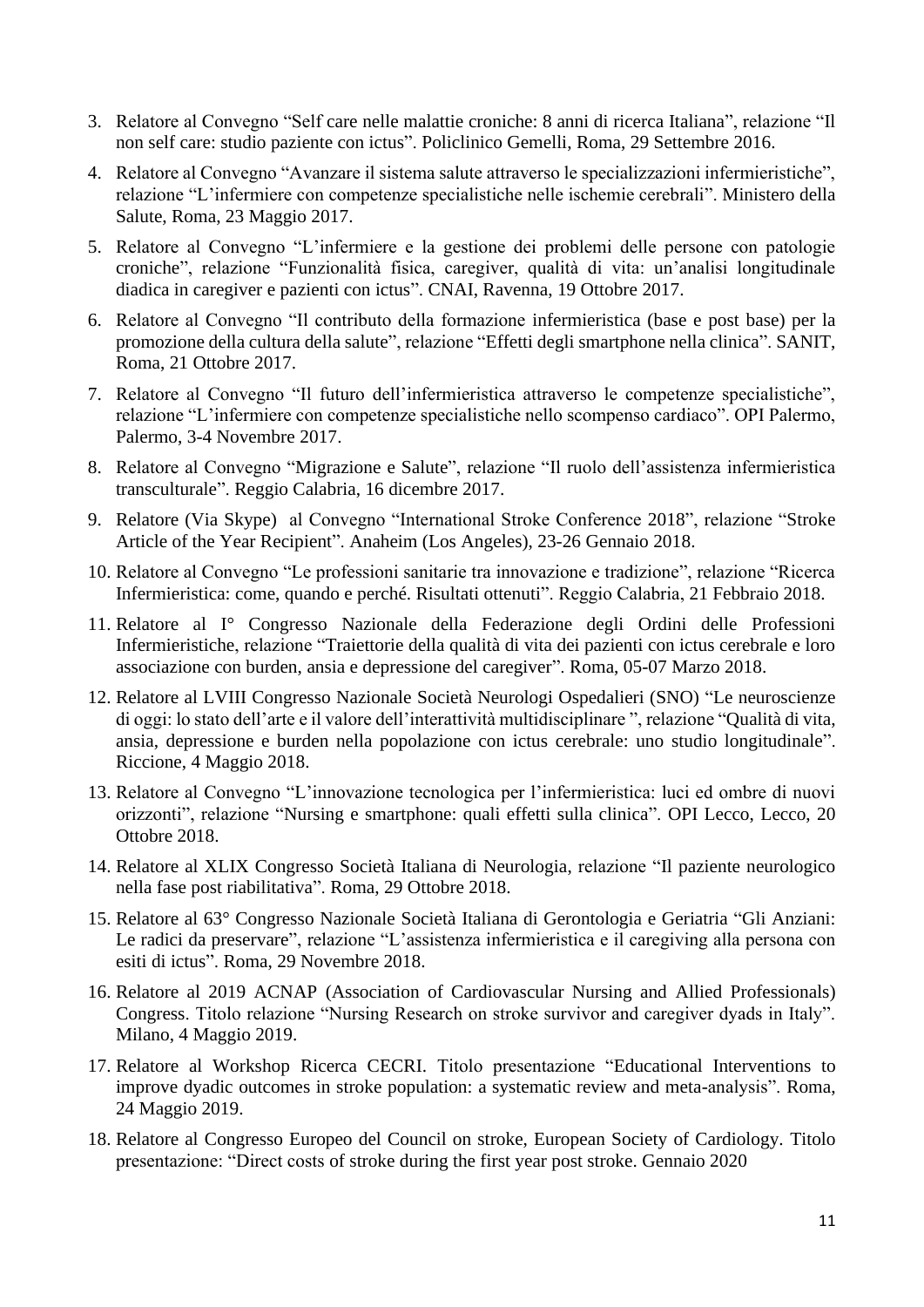- 19. Relatore all'International Stroke Conference. Titolo presentazione "Caregiving in Europe". Los Angeles, 19-21 Febbraio 2020
- 20. Relatore all'International Stroke Conference 2021, congresso in modalità remota, sessione poster moderato. Titolo presentazione "Stroke Disease-specific quality of life trajectories after rehabilitation discharge and their socio-demographic and clinical predictors: a longitudinal multicenter study". Marzo 2021.
- 21. Relatore al webinar Tossicodipendenza, organizzato dall'Istituto Superiore di Sanità. Titolo relazione "Precauzioni standard e specifiche per SARS-CoV-2". 6 maggio 2021.
- 22. Relatore al webinar Tossicodipendenza, organizzato dall'Istituto Superiore di Sanità. Titolo relazione "Misure di prevenzione all'ingresso e in sala d'attesa, screening degli operatori, attività di gruppo ed individuali". 13 maggio 2021
- 23. Relatore al webinar "Vaccini ieri e oggi: storia, immunologia, COVID-19 e comunicazione sanitaria", organizzato dall'Ordine delle Professioni Infermieristiche di Sassari. Titolo presentazione: "La sperimentazione vaccinale: focus su COVID-19". 1-2 luglio 2021
- 24. Relatore al Forum Risk Management, sessione "L'Emergenza urgenza: ripensare un sistema partendo dalle proposte dei professionisti. Titolo relazione: "Emergenza-urgenza: uno sguardo al mondo", 3 dicembre 2021.
- 25. Relatore al convegno "Il cuore di Arezzo", organizzato dall'Ordine delle professioni Infermieristiche di Arezzo. Titolo della presentazione: "Cardiopatie congenite in popolazione pediatrica: risultati di un progetto italiano", 4 dicembre 2021
- 26. Relatore al convegno "Vaccini anti COVID-19, sicurezza ed esitanza vaccinale", organizzato dall'Ordine delle Professioni Infermieristiche di Siracusa, titolo presentazione: "Sviluppo, valutazione e approvazione dei vaccini contro COVID-19, metodologia rolling review, autorizzazione in emergenza o condizionata", 11 dicembre 2021, Siracusa.

# Responsabilità scientifica di studi e ricerche

- 1. Partecipazione e direzione alle attività di un gruppo di ricerca a livello nazionale per la stesura del core curriculum Italiano degli Infermieri di Neuroscienze. Collaborazione con l'Associazione Nazionale Infermieri Neuroscienze (ANIN) dal 01/01/2018 ad oggi.
- 2. Inserimento nell'elenco degli esperti della Federazione Nazionale degli Ordini delle Professioni Infermieristiche (FNOPI) in materia infermieristica- ricerca, costituito ex deliberazione del 26 settembre 2016. Numero protocollo: P-991/V.08, dal 19/01/2018 ad oggi.
- 3. Responsabilità ad attività di ricerca relativa al programma "Self care e cronicità" affidata dall'Università degli Studi di Roma Tor Vergata, dal 15/07/2017 ad oggi.
- 4. Coordinatore progetto di ricerca "Acculturazione e outcome di salute tra gli infermieri immigrati in Italia e in USA". Progetto di ricerca approvato e finanziato dal Centro di Eccellenza per la Cultura e la Ricerca Infermieristica, Roma (COD. 2.17.7), dal 01/01/2017 a oggi
- 5. Principal Investigator progetto di ricerca "Quality of life in Italian Families affected by Stroke 3.0" Progetto di ricerca approvato e finanziato dal Centro di Eccellenza per la Cultura e la Ricerca Infermieristica, Roma, dal 01/05/2017 a oggi.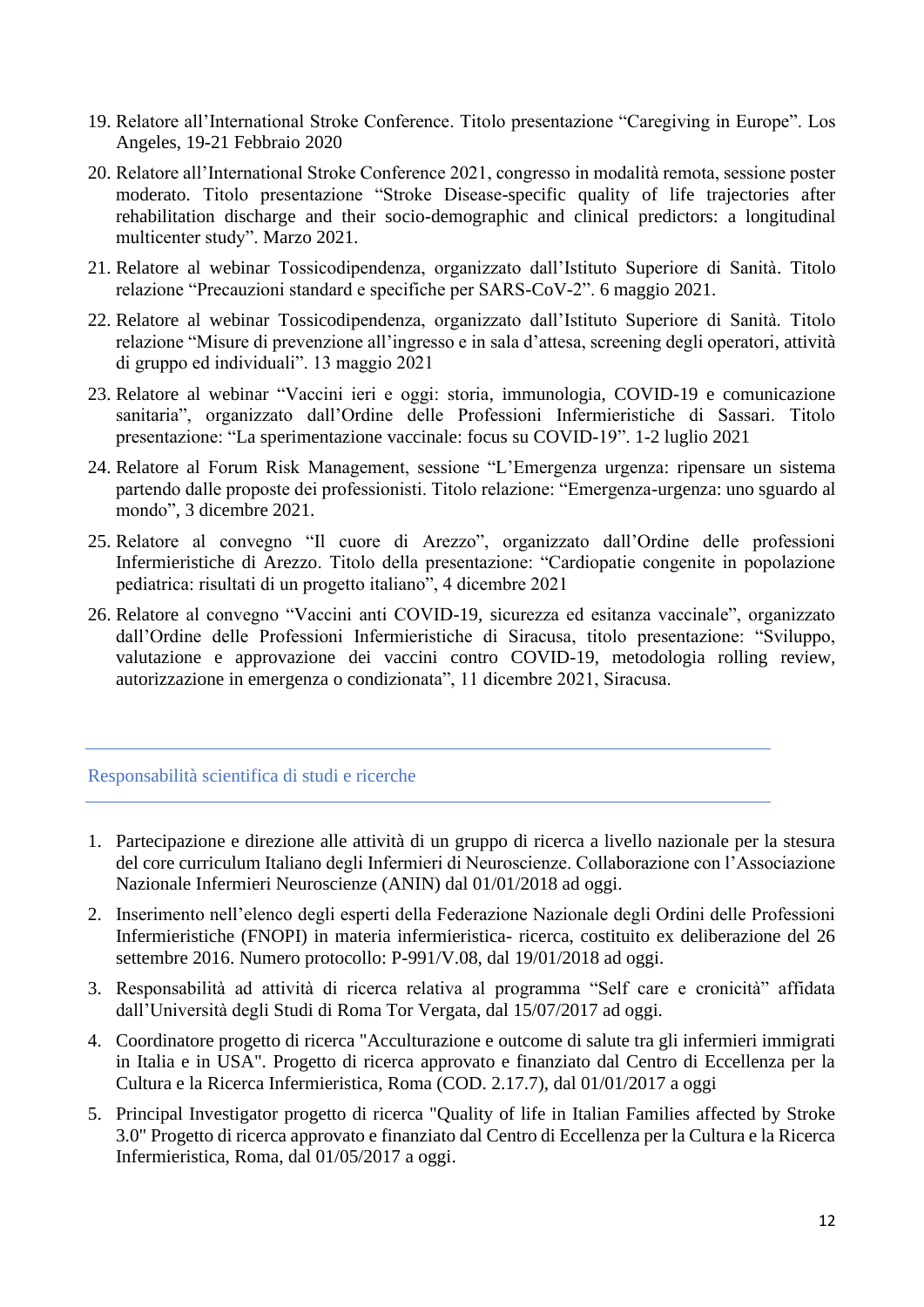- 6. Responsabile del Progetto di ricerca, instituito dalla Lega Italiana per la Lotta contro i Tumori (LILT), dal titolo "Self care nel paziente anziano in trattamento con farmaci antitumorali orali: valutazione, predittori ed outcome", dal 07/09/2017 ad oggi.
- 7. Partecipazione gruppo di ricerca a livello europeo per l'attività di ricerca "Family Importance in Nursing Care: Nurse's Attitude across Europe. FAME Research Group diretto dal Dr. Marie Louise Luttik, dal 12/12/2018 ad oggi.
- 8. Principal Investigator progetto di ricerca "Health Literacy about stroke in Albanian population", progetto di ricerca sviluppato in Albania, dal 2021.
- 9. Collaboratore nel progetto "La promozione della salute in un territorio multiculturale", Università degli Studi di Roma "Tor Vergata". Progetto attuato presso il borgo Camini, Reggio Calabria, dal 2021.
- 10. Collaboratore nel Progetto "Guarcino 2025 Paese Sano, sostenuto da Salute e Società, The Thinking Watermill Society e Università degli Studi di Roma Tor Vergata. Progetto attuato a Guarcino, Frosinone, dal 2021.

# Premi vinti inerenti alla ricerca

- 1. Vincitore terzo premio di ricerca indetto dal Collegio IPASVI CHIETI, 28-29/10/2016. Progetto: "Qualità di vita delle famiglie italiane affette da Ictus cerebrale: uno studio longitudinale";
- 2. Vincitore del Certificate of Reviewing Award Journal of Pain and Symptom management in data 02/01/2017. In recognition of the review made for the Journal;
- 3. Vincitore del 2017 CVSN Stroke Article of the Year Award indetto dal Council of Cardiovascular and Stroke Nursing (CVSN), American Heart Association. Anaheim (Los Angeles), Novembre 2017, Premio per il miglior studio 2017
- 4. Vincitore primo premio nazionale Assocare, Matera 4 Ottobre 2017. Premio per il contributo dato alla ricerca infermieristica nazionale ed internazionale
- 5. Vincitore primo premio Nursing 2017 "Gabriella Zunnino" indetto dalla Società Italiana Cardiologia pediatrica e delle Cardiopatie Congenite- 22 Ottobre Torino. Premio per l'originalità e interesse scientifico del proprio studio: "Il vissuto esperienziale dei genitori dei bambini cardiopatici durante il ritorno a casa post intervento cardiochirurgico".
- 6. Vincitore del "Post-Doctoral Mentorship Award", consegnato dall'European Society of Cardiology in data 13/02/2018. Premio per il progetto di ricerca "Developing an experimental intervention project for improving quality of life in stroke survivor-caregiver dyads".
- 7. Vincitore del Certificate of Reviewing Award Archives of Physical Medicine and Rehabilitation in data 01/05/2018. In recognition of the review made for the Journal.
- 8. Vincitore primo premio Nursing 2018 "Gabriella Zunnino" indetto dalla Società Italiana Cardiologia pediatrica e delle Cardiopatie Congenite- 27 Ottobre 2018 Firenze. Premio per l'originalità e interesse scientifico del proprio studio: "Cardiac Children's hospital early warning score (C-CHEWS): Italian validation".
- 9. Vincitore del premio SISI AWARD 2018 indetto dalla Società Italiana Scienze Infermieristiche-16 Novembre 2018, L'Aquila. Premio alla miglior ricerca nelle scienze infermieristiche".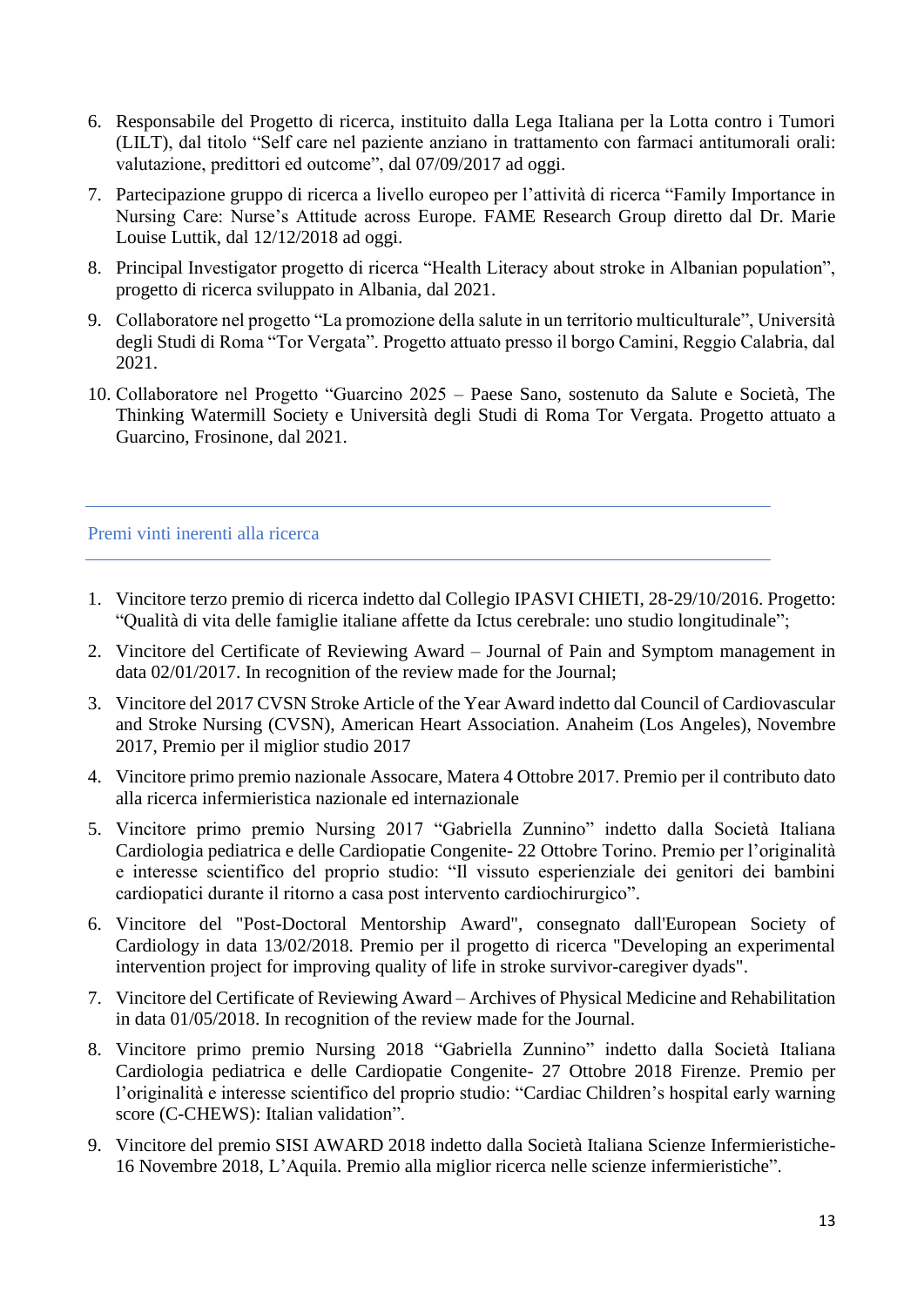- 10. Vincitore del 2018 Travel Grant indetto dall'European Society of Cardiology, Council of Stroke (Berlino), Gennaio 2019.
- 11. Vincitore del premio per il miglior contributo scientifico 2019 indetto dalla Società Italiana per la Prevenzione Cardiovascolare. Titolo dell'articolo: "Formal and Informal care after stroke: a multicentric longitudinal study". 23 Marzo 2019, Napoli.
- 12. Vincitore del 2019 CVSN Clinical Article of the Year Award indetto dal Council of Cardiovascular and Stroke Nursing (CVSN), American Heart Association. Philadelphia, Premio per il miglior studio 2019.
- 13. Vincitore del 2020 Travel Grant indetto dall'European Society of Cardiology, Council of Stroke (Barcellona), Gennaio 2020.
- 14. Vincitore del 2020 Stroke Travel Grant, International Stroke Conference, Los Angeles, Febbraio 2020
- 15. Vincitore del 2020 EuroHeartCare Travel Grant, EuroHeart Care 2020, Siviglia. 2020
- 16. Vincitore del primo premio Fondazione Monasterio La ricerca che cura. Titolo progetto "QualifamCHD: Quality of life of family affected by Congenital Heart Disease.
- 17. Vincitore del primo premio di ricerca OPI Chiedi V edizione "Mario Pitetti", per il progetto Family's QOL with CHILD – qualità di vita delle famiglie con figli aventi cardiopatie congenite.
- 18. Vincitore del 2021 CVSN Stroke Article of the Year Award indetto dal Council of Cardiovascular and Stroke Nursing (CVSN), American Heart Association. Boston. Premio per il miglior studio scientifico 2021 in ambito dell'ictus.

# **Onorificenze**

1. Insignito "*Paladino Italiano della Salute*" in data 26 ottobre 2021, presso Campidoglio di Roma, patrocinato dalla Presidenza del Consiglio dei ministri e dal Ministero della Salute.

## Attività editoriali e di peer review per riviste scientifiche

- 1. Reviewer ad Hoc per la rivista internazionale Journal of Pain and Symptom Management (Impact Factor 2.905) dal 10/01/2017 a oggi;
- 2. Membro ufficiale nel Board of Reviewers della rivista Internazionale Journal of Clinical Nursing (Impact factor 1.214) dal 31/03/2017 a oggi;
- 3. Reviewer ad hoc per la rivista internazionale Disability and Rehabilitation (Impact factor 1.805) dal 07/09/2017
- 4. Reviewer ad hoc per la rivista internazionale Archives of Physical Medicine and Rehabilitation (Impact factor 3.077) dal 24/05/2018;
- 5. Membro del Board della rivista scientifica nazionale (indicizzata su CINAHL) NSC Nursing, dal 2019.
- 6. Membro del board della rivista scientifica internazionale (indicizzate sulle principali banche dati) Sage Open Nursing, dal 2019.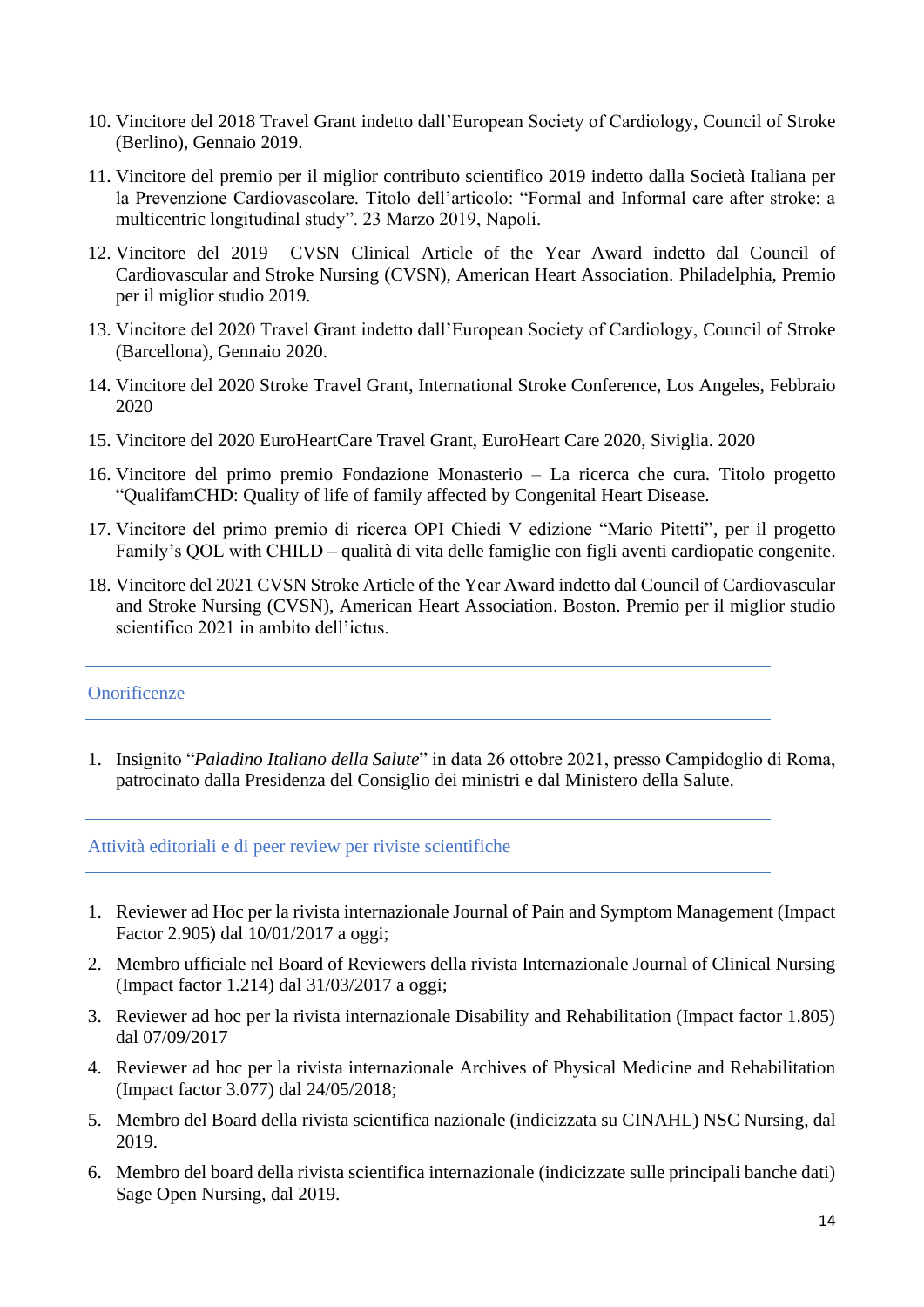- 7. Membro del board in qualità di esperto internazionale della rivista scientifica spagnola "Revista de Enfermeria – ROL" (indicizzata su CINAHL), dal 2020 ad oggi.
- 8. Membro del board in qualità di esperto internazionale della rivista ufficiale dell'Associazione Nazionale degli infermieri polacchi "Nursing Problems – Journal of the Polish Nurses Association, dal 2020 ad oggi
- 9. Membro del board editoriale e scientifico della rivista internazionale "European Journal of Cardiovascular Nursing" (IF. 3.908), afferente alla European Society of Cardiology, con incarico da Gennaio 2022.

Abilitazione scientifica Nazionale

- 1. Idoneo all'Abilitazione scientifica Nazionale per il settore scientifico disciplinare MED/45, Macro settore 06/M1, per professore di seconda fascia. Validità dal 17/10/2018 al 17/10/2027 (art. 16, comma 1, Legge 240/10).
- 2. Idoneo all'Abilitazione scientifica Nazionale per il settore scientifico disciplinare MED/45, Macro settore 06/M1, per professore di prima fascia. Validità dal 12/11/2020 al 12/11/2029 (art. 16, comma 1, Legge 240/10).

# Fellowship e Membership

- 1. Dal 2021, member del Scientific Statement writing group per lo "State of Science: Relevance of symptoms in cardiovascular Disease". American Heart Association
- 2. Dal 2021, inserito nell'International Committee del Council on Cardiovascular and Stroke Nursing, American Heart Association.
- 3. Dal 2020, Board member dell'EuroHeartCare Programme Committee, dell'Association of Cardiovascular Nurses and Allied Professionals, European Society of Cardiology.
- 4. Dal 2020, Faculty nello sviluppo del webinar formativo "Neurological Assessments" dell'American Heart Association, Lifelong Learing. [https://learn.heart.org/lms/activity?@curriculum.id=-](https://learn.heart.org/lms/activity?@curriculum.id=-1&@activity.id=7102228&@activity.bundleActivityId=-1) [1&@activity.id=7102228&@activity.bundleActivityId=-1](https://learn.heart.org/lms/activity?@curriculum.id=-1&@activity.id=7102228&@activity.bundleActivityId=-1)
- 5. Dal 2020, Faculty nello sviluppo del webinar formativo "Pre-Hospital Stroke Rapid Response" dell'American Heart Association, Lifelong Learing. [https://learn.heart.org/lms/activity?@curriculum.id=-](https://learn.heart.org/lms/activity?@curriculum.id=-1&@activity.id=7174290&@activity.bundleActivityId=-1) [1&@activity.id=7174290&@activity.bundleActivityId=-1](https://learn.heart.org/lms/activity?@curriculum.id=-1&@activity.id=7174290&@activity.bundleActivityId=-1)
- 6. Dal 2020, Faculty nello sviluppo del webinar formativo "Rehabilitation for Stroke Patients" dell'American Heart Association, Lifelong Learing. [https://learn.heart.org/lms/activity?@curriculum.id=-](https://learn.heart.org/lms/activity?@curriculum.id=-1&@activity.id=7169847&@activity.bundleActivityId=-1) [1&@activity.id=7169847&@activity.bundleActivityId=-1](https://learn.heart.org/lms/activity?@curriculum.id=-1&@activity.id=7169847&@activity.bundleActivityId=-1)
- 7. Dal 2020, Faculty nello sviluppo del webinar formativo "Limiting Complication of Stroke" dell'American Heart Association, Lifelong Learing.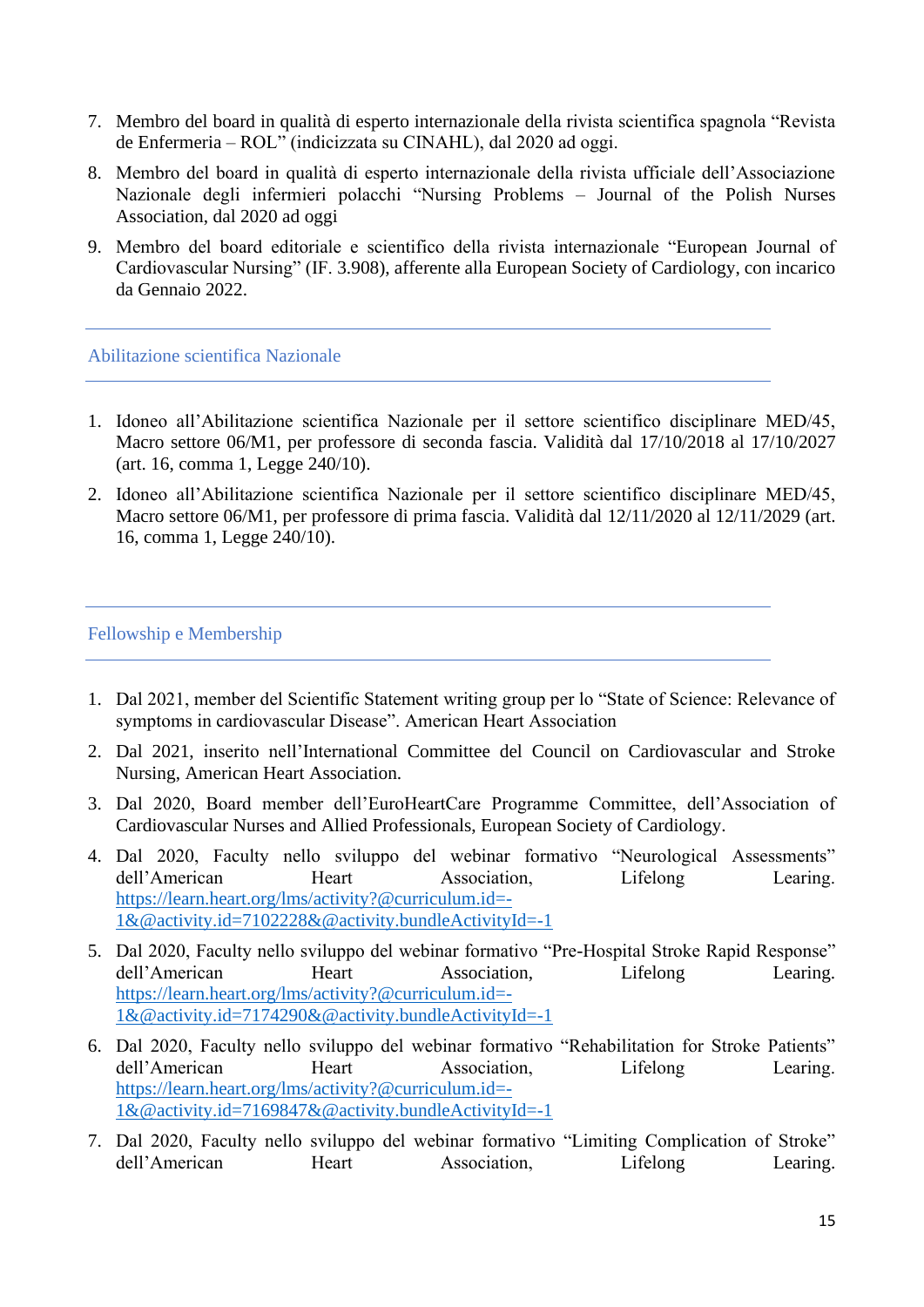[https://learn.heart.org/lms/activity?@curriculum.id=-](https://learn.heart.org/lms/activity?@curriculum.id=-1&@activity.id=7119405&@activity.bundleActivityId=-1) [1&@activity.id=7119405&@activity.bundleActivityId=-1](https://learn.heart.org/lms/activity?@curriculum.id=-1&@activity.id=7119405&@activity.bundleActivityId=-1)

- 8. Dal 2020, Faculty nello sviluppo del webinar formativo "Stroke Risks and Prevention and Patient Education" dell'American Heart Association, [https://learn.heart.org/lms/activity?@curriculum.id=-](https://learn.heart.org/lms/activity?@curriculum.id=-1&@activity.id=7113294&@activity.bundleActivityId=-1) [1&@activity.id=7113294&@activity.bundleActivityId=-1](https://learn.heart.org/lms/activity?@curriculum.id=-1&@activity.id=7113294&@activity.bundleActivityId=-1)
- 9. Dal 2020, Faculty nello sviluppo del webinar formativo "Stroke 101: Anatomy and Physiology" dell'American Heart Association, [https://learn.heart.org/lms/activity?@curriculum.id=-](https://learn.heart.org/lms/activity?@curriculum.id=-1&@activity.id=7101825&@activity.bundleActivityId=-1) [1&@activity.id=7101825&@activity.bundleActivityId=-1](https://learn.heart.org/lms/activity?@curriculum.id=-1&@activity.id=7101825&@activity.bundleActivityId=-1)
- 10. Dal 2020, Faculty nello sviluppo del webinar formativo "Diagnosis and Treatment of Strokes in Young Adults" dell'American Heart Association, [https://learn.heart.org/lms/activity?@curriculum.id=-](https://learn.heart.org/lms/activity?@curriculum.id=-1&@activity.id=7073968&@activity.bundleActivityId=-1) [1&@activity.id=7073968&@activity.bundleActivityId=-1](https://learn.heart.org/lms/activity?@curriculum.id=-1&@activity.id=7073968&@activity.bundleActivityId=-1)
- 11. Dal 2019 al 2021, referente nel gruppo di lavoro sulla neuroriabilitazione post ictus ALICE in rappresentanza della Federazione Nazionale degli Ordini delle Professioni Infermieristiche, n° prot. 7470/II 12 del 25/03/2021.
- 12. Dal 2019 al 2021, Board member del Council on stroke, come rappresentante dell'Association of Cardiovascular Nurses and Allied Professionals, European Society of Cardiology.
- 13. Dal 2019, Fellow of the American Heart Association (FAHA), American Heart Association, Council on Cardiovascular Nursing and Stroke.
- 14. Dal 2019, inserito nel Cardiovascular and Stroke Nursing Committee del Council on Cardiovascular and Stroke Nursing, American Heart Association.
- 15. Dal 2018, inserito dalla Federazione Nazionale Ordini Professioni Infermieristiche (FNOPI) nella lista degli esperti e collaboratori – scienze infermieristiche;
- 16. Dal 2017 ad oggi, membro dell'Associazione Nazionale Infermieri Neuroscienze (ANIN), delegato per i rapporti internazionali;
- 17. Dal 2017 ad oggi, membro dell'Association of Cardiovascular Nursing and allied Professions (ACNP) e del Council of Stroke (European Society of Cardiology)

Incarichi extrauniversitari - Collaborazioni

- 1. Dal 30 Marzo 2020 ad oggi. Collaborazione con Istituto Superiore di Sanità per Emergenza Covid-19 strutture residenziali sociosanitarie nel gruppo di lavoro Covid-RSA e nel gruppo di lavoro Controllo e Prevenzione delle infezioni COVID19.
- 2. Dal 15 maggio ad oggi. Collaborazione con Istituto Superiore di Sanità per il progetto "Prevenzione delle patologie infettive e diffusive nei tossicodipendenti: la prevenzione e controllo delle infezioni COVID-19 nel contesto emergenziale.